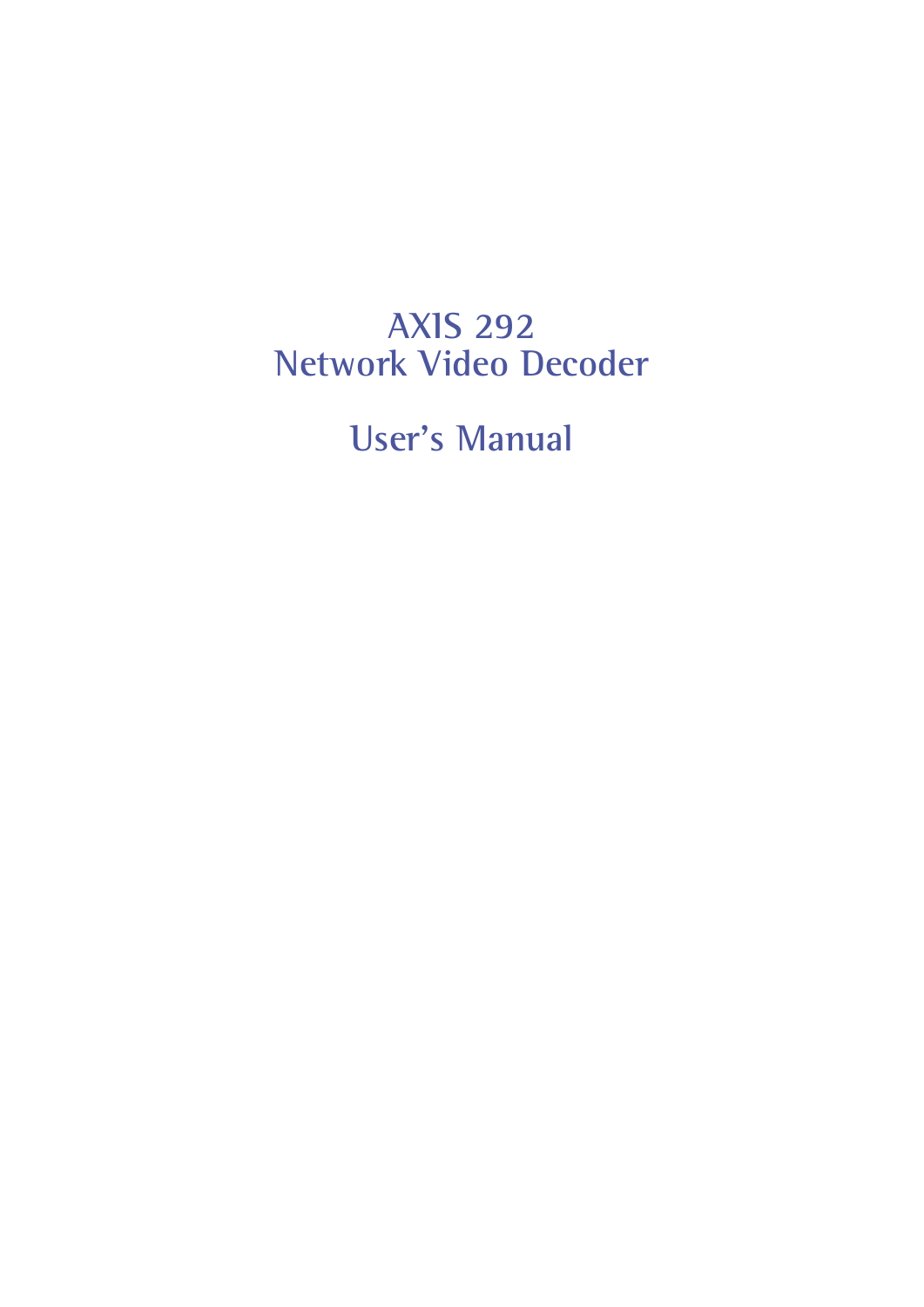### **About This Document**

This manual is intended for administrators and users of the AXIS 292 Network Video Decoder, and is applicable for software release 4.xxx. It includes instructions for installing, using and managing the AXIS 292 on your network. Previous experience of networking will be of use when installing and using this product. Later versions of this document will be posted to the Axis Website, as required. See also the product's online help, available via the Web-based interface.

#### **Safety Notices Used In This Manual**

**Caution!** - Indicates a potential hazard that can damage the product.

**Important!** - Indicates a hazard that can seriously impair operation.

Do not proceed beyond any of the above notices until you have fully understood the implications.

#### **Intellectual Property Rights**

Axis AB has intellectual property rights relating to technology embodied in the product described in this document. In particular, and without limitation, these intellectual property rights may include one or more of the patents listed at http://www.axis.com/patent.htm and one or more additional

patents or pending patent applications in the US and other countries.

#### **Legal Considerations**

Camera surveillance can be prohibited by laws that vary from called *selvemance* can be promoted by take that vary from country to country. Check the laws in your local region before using this product for surveillance purposes.

#### **Electromagnetic Compatibility (EMC)**

This equipment generates, uses and can radiate radio frequency energy and, if not installed and used in accordance with the instructions, may cause harmful interference to radio communications. However, there is no guarantee that interference

will not occur in a particular installation. If this equipment does cause harmful interference to radio or television reception, which can be determined by turning the equipment off and on, the user is encouraged to try to correct the interference by one or more of the following measures: Re-orient or relocate the receiving antenna. Increase the separation between the equipment and receiver. Connect the equipment to an outlet on a different circuit to the receiver. Consult your dealer or an experienced radio/TV technician for help. Shielded (STP) network cables must be used with this unit to ensure compliance with EMC standards.

**USA -** This equipment has been tested and found to comply with the limits for a Class B computing device pursuant to Subpart B of Part 15 of FCC rules, which are designed to provide reasonable protection against such interference when operated in a commercial environment. Operation of this equipment in a residential area is likely to cause interference, in which case the user at his/her own expense will be required to take whatever measures may be required to correct the interference.

**Europe -**  $\zeta$  This digital equipment fulfills the requirements for radiated emission according to limit B of EN55022/1998, and the requirements for immunity according to EN55024/1998 residential, commercial, and light industry.

#### **Liability**

technical or typographical errors and reserves the right to make Every care has been taken in the preparation of this manual; Please inform your local Axis office of any inaccuracies or omissions. Axis Communications AB cannot be held responsible for any changes to the product and manuals without prior notice. Axis Communications AB makes no warranty of any kind with regard to the material contained within this document, including, but not limited to, the implied warranties of merchantability and fitness for a particular purpose. Axis Communications AB shall not be liable nor responsible for incidental or consequential damages in connection with the furnishing, performance or use of this material.

#### **Trademark Acknowledgments**

Acrobat, Adobe, Boa, Ethernet, IBM, Internet Explorer, LAN Manager, Linux, Macintosh, Microsoft, Mozilla, Netscape Navigator, OS/2, UNIX, Windows, WWW are registered trademarks of the respective holders. Java and all Java-based trademarks and logos are trademarks or registered trademarks of Sun Microsystems, Inc. in the United States and other countries. Axis Communications AB is independent of Sun Microsystems Inc.

#### **WEEE Directive**

The European Union has enacted a Directive 2002/96/EC on Waste Electrical and Electronic Equipment (WEEE Directive). This directive is applicable in the European Union member states.



The WEEE marking on this product (see right) or its documentation indicates that the product must not be disposed of together with household waste. To prevent possible harm to human health and/or the environment, the product must be disposed of in an approved and environmentally safe recycling process. For further information on how to dispose of this product correctly, contact the product supplier, or the local authority responsible for waste disposal in your area.

Business users should contact the product supplier for information on how to dispose of this product correctly. This product should not be mixed with other commercial waste.

#### **Support Services**

Should you require any technical assistance, please contact your Axis reseller. If your questions cannot be answered immediately, your reseller will forward your queries through the appropriate channels to ensure a rapid response. If you are connected to the Internet, you can:

- download user documentation and firmware updates
- find answers to resolved problems in the FAQ database. Search by product, category, or phrases
- report problems to Axis support staff by logging in to your private support area
- visit the Axis Support Web at www.axis.com/techsup/

Date: November 2007 Part No: 30565 Copyright © Axis Communications AB, 2005-2007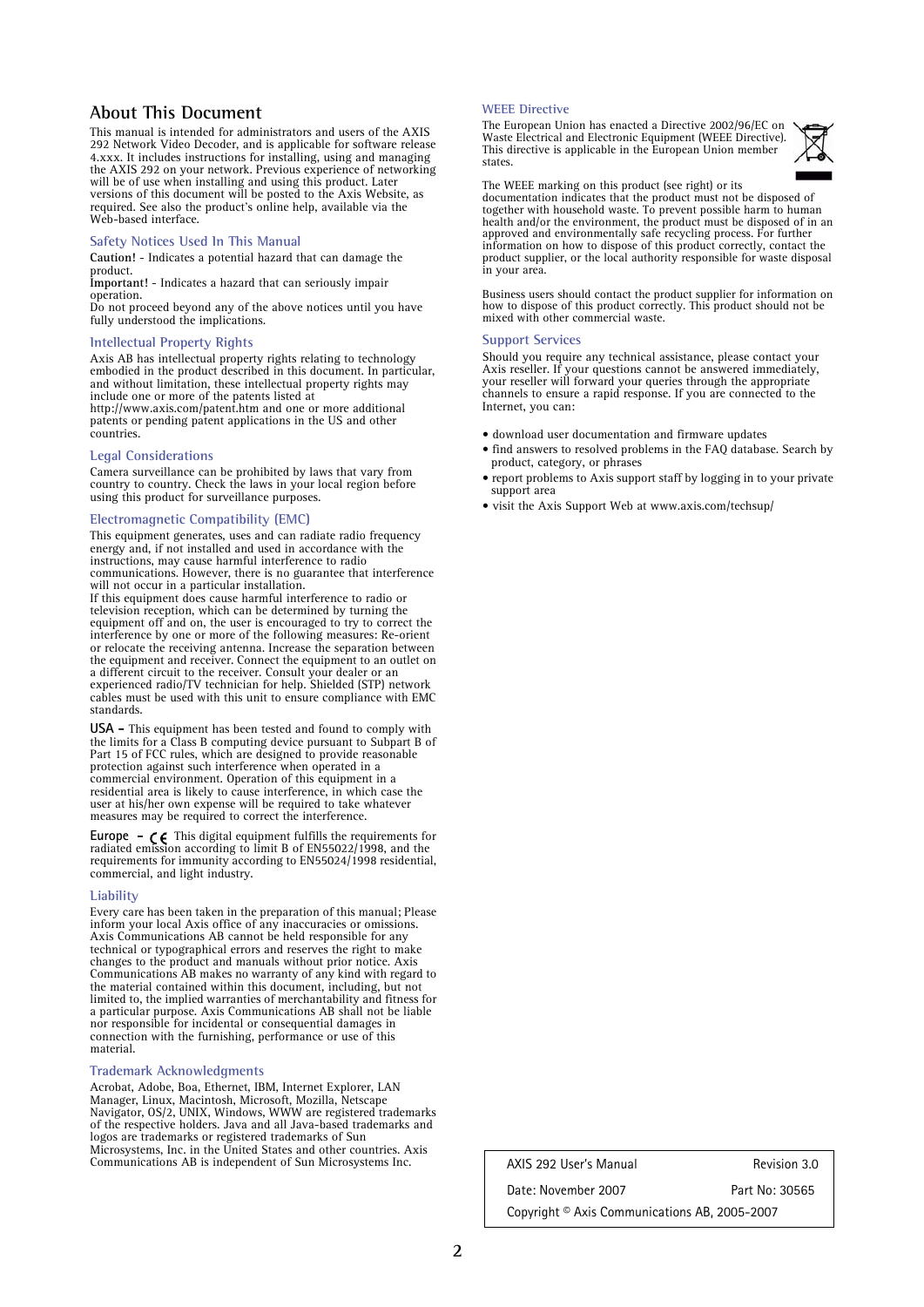# **Table of Contents**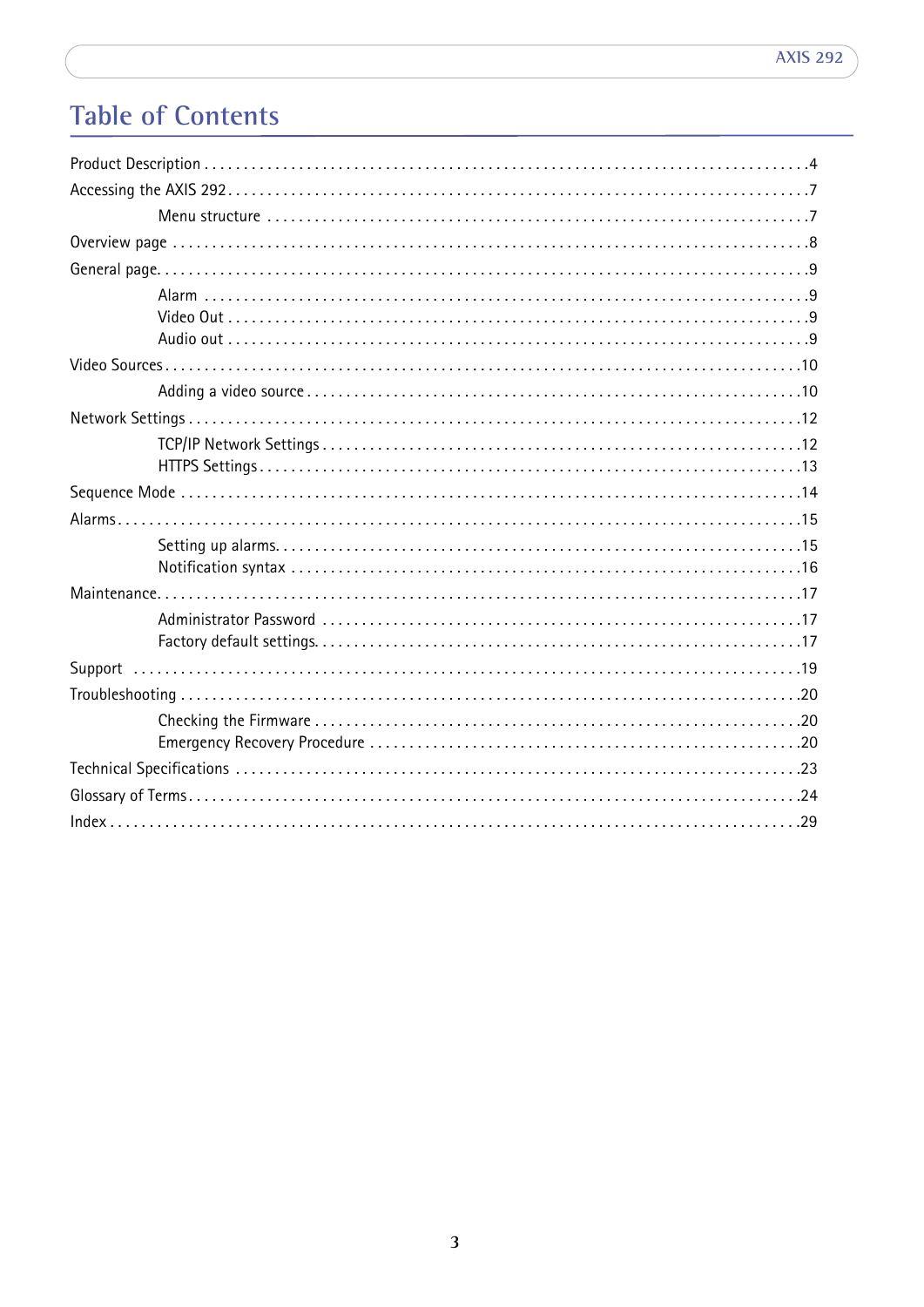# <span id="page-3-0"></span>**Product Description**

The AXIS 292 Network Video Decoder is a one-port network video decoder that allows real-time decoding of MPEG-2, MPEG-4 and Motion JPEG video streams received from a video encoder over a TCP/IP network (LAN). The encoder can be an Axis Video Server or an Axis Network Camera. The AXIS 292 also allows real-time audio decoding.

The decoder can be connected to various analog video devices, such as a monitor, video switch or standard television, ensuring full flexibility in terms of image quality and bandwidth usage. The video and audio streams are converted into high resolution, superior image quality analog video in both composite and Y/C (S-Video) video format, at full frame rate (30/25 fps).





The AXIS 292 includes all of the required networking connectivity for receiving and decoding content over the network. It has a built-in web server that provides full management access through the use of a standard web browser. It supports all Axis Motion JPEG, MPEG-2 and MPEG-4 based products.

Read the following information to familiarize yourself with the AXIS 292, making particular note of where the connectors and indicators are located.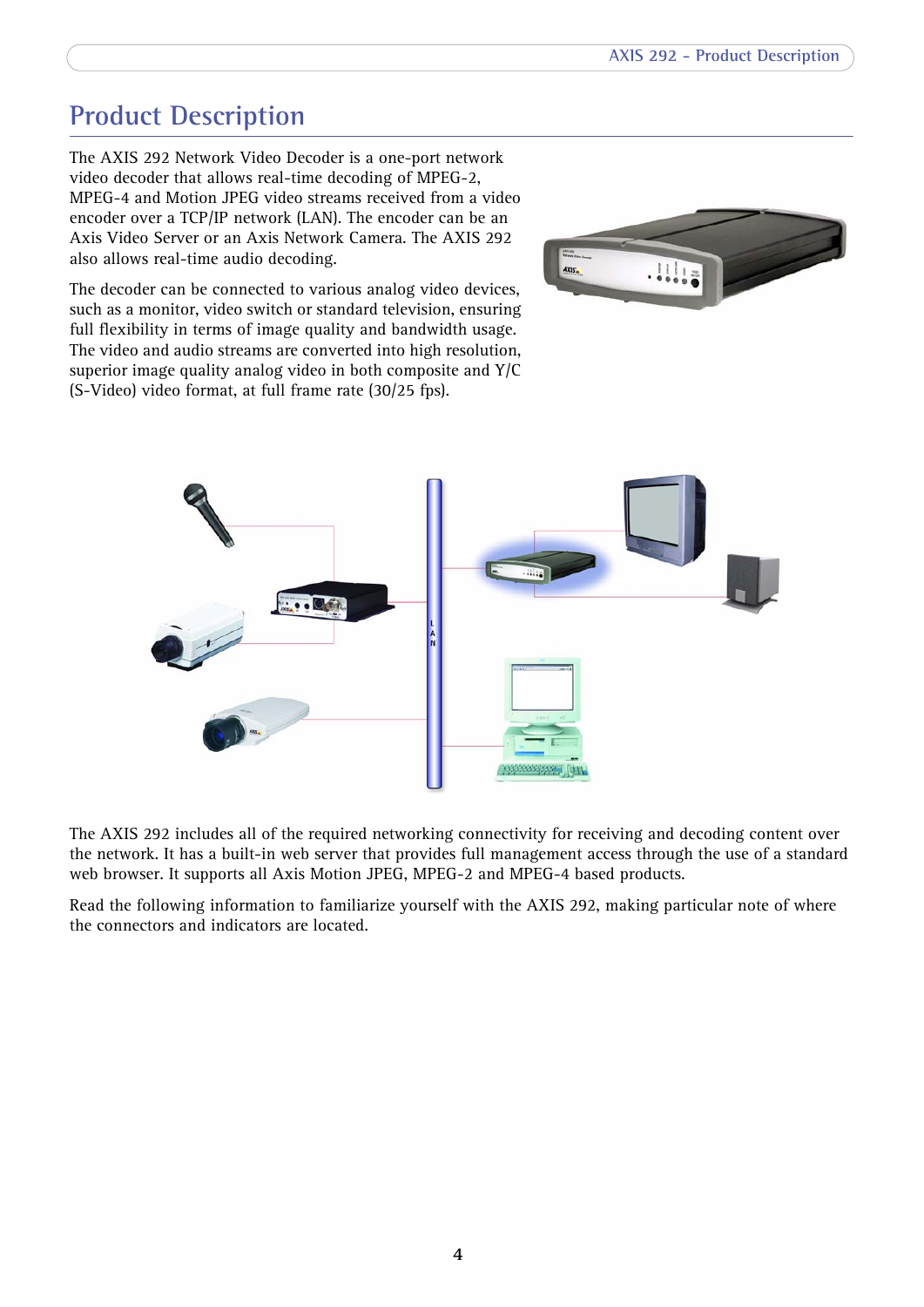# <span id="page-4-1"></span>**AXIS 292 Front Panel**



<span id="page-4-4"></span>**Indicators** - After completion of the startup and self test routines, the multi-colored Network, Status, Power and Video LED's indicate the following:

<span id="page-4-3"></span><span id="page-4-2"></span>

| Power          | Green       | Continuous for normal operation              |
|----------------|-------------|----------------------------------------------|
|                | Green/Amber | Flashes green/amber during upgrade           |
|                | Green       | Continuous for normal operation              |
| <b>Status</b>  | Green/Amber | Flashes green/amber during startup           |
|                | Amber       | Continuous when resetting to factory default |
|                | Red         | Continuous for hardware error                |
|                | Green       | Flashes for activity on a 100 Mbit/s network |
| <b>Network</b> | Amber       | Flashes for activity on a 10 Mbit/s network  |
|                | None        | No connection                                |
|                | Green       | Continuous for video connected               |
| Video          | Amber       | Continuous when connecting                   |
|                | Red         | Continuous when video disconnected           |

<span id="page-4-0"></span>**Control Button** - Press this button to restore the factory default settings, as described [on page 17.](#page-16-3)

<span id="page-4-5"></span>**Video Select Button** - When in manual mode, pressing this button connects to the next video source. In auto mode, the button pauses/resumes the automatic cycling of the video sources. If the AXIS 292 is disconnected, pressing the button makes the unit connect to the first encoder in the video source list, in both manual and auto mode.

**Notes:** •If the Motion JPEG settings in a connected video encoder are changed, you must disconnect and then reconnect that video source for the settings to take effect.

•Holding the video select button pressed for 2 seconds will disconnect the unit.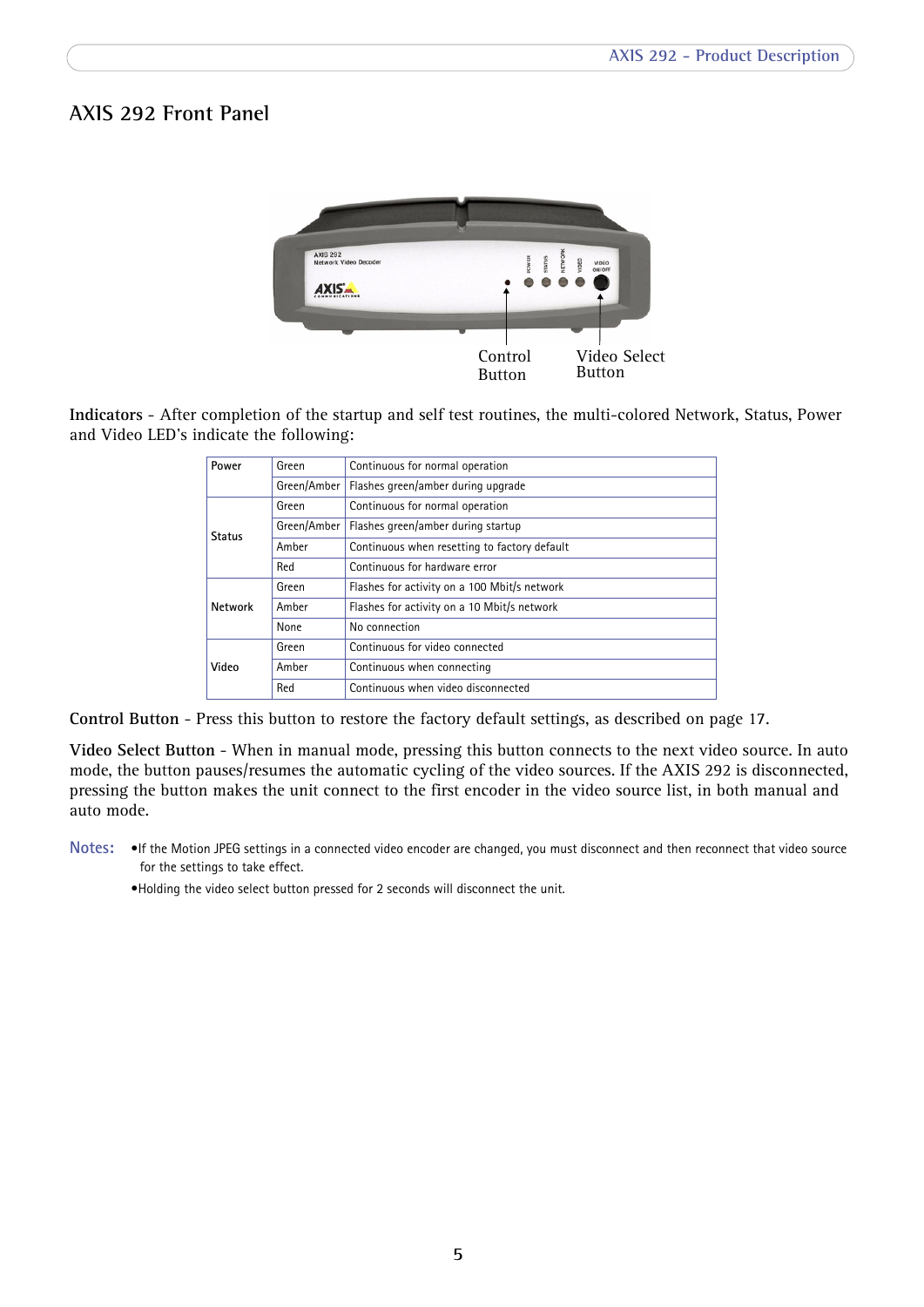## **AXIS 292 Rear Panel**



<span id="page-5-1"></span>**Network Connector** - The AXIS 292 connects to the network via a standard CAT-5 network cable connected to the RJ-45 connector on the rear panel. The speed of the local network segment (10BaseT/100BaseTX Ethernet) is automatically detected.

<span id="page-5-3"></span>**Video Connectors** 

- **RCA** Standard phono-type connector for composite video in PAL/NTSC. Allows direct connection of an analog TV device.
- **BNC** Coaxial BNC connector for composite video in PAL/NTSC. Allows direct connection of an analog TV device.
- **Y/C** Mini-DIN connector for S-Video in PAL/NTSC. Allows direct connection of an analog TV device.
- **Note:** The RCA and BNC connectors should not be used simultaneously. The Y/C connector can be used simultaneously with any one of the other connectors.

<span id="page-5-0"></span>**Audio Output** - Analog stereo audio with Line levels. Allows connection to external audio equipment.

<span id="page-5-2"></span>**Power Connector** - Socket for connection of the PS-K power adapter.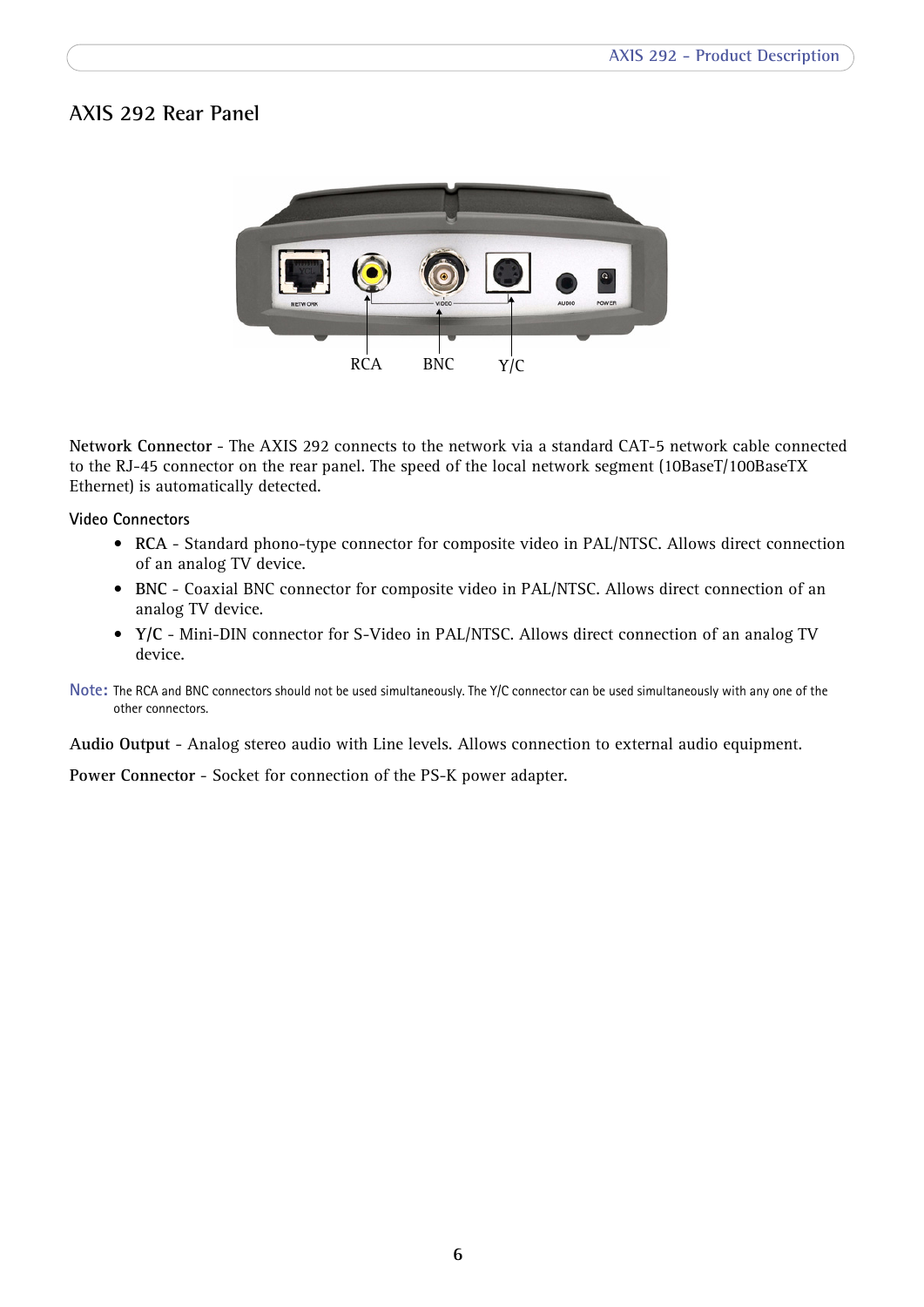# <span id="page-6-0"></span>**Accessing the AXIS 292**

The AXIS 292 can be used with most standard operating systems and supports Microsoft Internet Explorer 5.x or later, Netscape 7.1 or later, and Mozilla 1.4 or later.

- 1. Start a browser (Netscape Navigator, Internet Explorer, Mozilla).
- 2. Enter the IP address or host name of the AXIS 292 in the **Location/Address** field of your Web browser.
- 3. Enter the user name and password set by the administrator.

|  | AXIS 292 - Network Video Decoder - Micro         X |  |                                                             |
|--|----------------------------------------------------|--|-------------------------------------------------------------|
|  | File Edit View Favorites Tools Help                |  |                                                             |
|  | Address <b>b</b> http://10.13.18.15                |  | $\overline{\phantom{a}}$ $\phi$ Go $\overline{\phantom{a}}$ |

4. The overview page is displayed in your Web browser.

|                         |                                | <b>AXIS 292 Network Video Decoder</b>         | <b>Help</b> |
|-------------------------|--------------------------------|-----------------------------------------------|-------------|
| Overview                | Overview                       |                                               |             |
|                         | <b>Connected Video Encoder</b> |                                               |             |
| General                 | Address:                       | 10.92.132.1                                   |             |
|                         | Model:                         | AXIS 241S Video Server                        |             |
| <b>Video Sources</b>    | Video Type:                    | MPEG-4 RTSP Unicast (UDP)                     |             |
|                         | Resolution:                    | 704×576                                       |             |
| <b>Network Settings</b> | Audio:                         | No.                                           |             |
| <b>Maintenance</b>      | <b>AXIS 292 Status</b>         |                                               |             |
|                         | Sequence mode:                 | Disconnect<br>Auto - Connected                |             |
| <b>Support</b>          | Bit rate:                      | 1617 Kbit/s                                   |             |
| Ahnut                   | Frame rate:                    | $18$ fps                                      |             |
|                         | Server uptime:                 | 5 days 16 hours 38 minutes                    |             |
|                         | TV System:                     | <b>PAL</b>                                    |             |
|                         | Firmware version:              | AXIS 292 - Network Video Decoder version 4.20 |             |

## <span id="page-6-1"></span>**Menu structure**

The navigation menu is available on the left hand side of the overview page.

- **Overview** Shows the status for the AXIS 292, and Information on the connected video source
- **General** Configuration of the startup mode, alarm notifications, video and audio outputs
- **Video Sources** Shows the video source list, from which video sources can be added and managed
- **Network Settings** Tools for configuring the TCP/IP and HTTPS network settings
- **Maintenance** Tools for changing the password and for maintaining and upgrading the AXIS 292
- **Support** Instructions for troubleshooting and access to server log files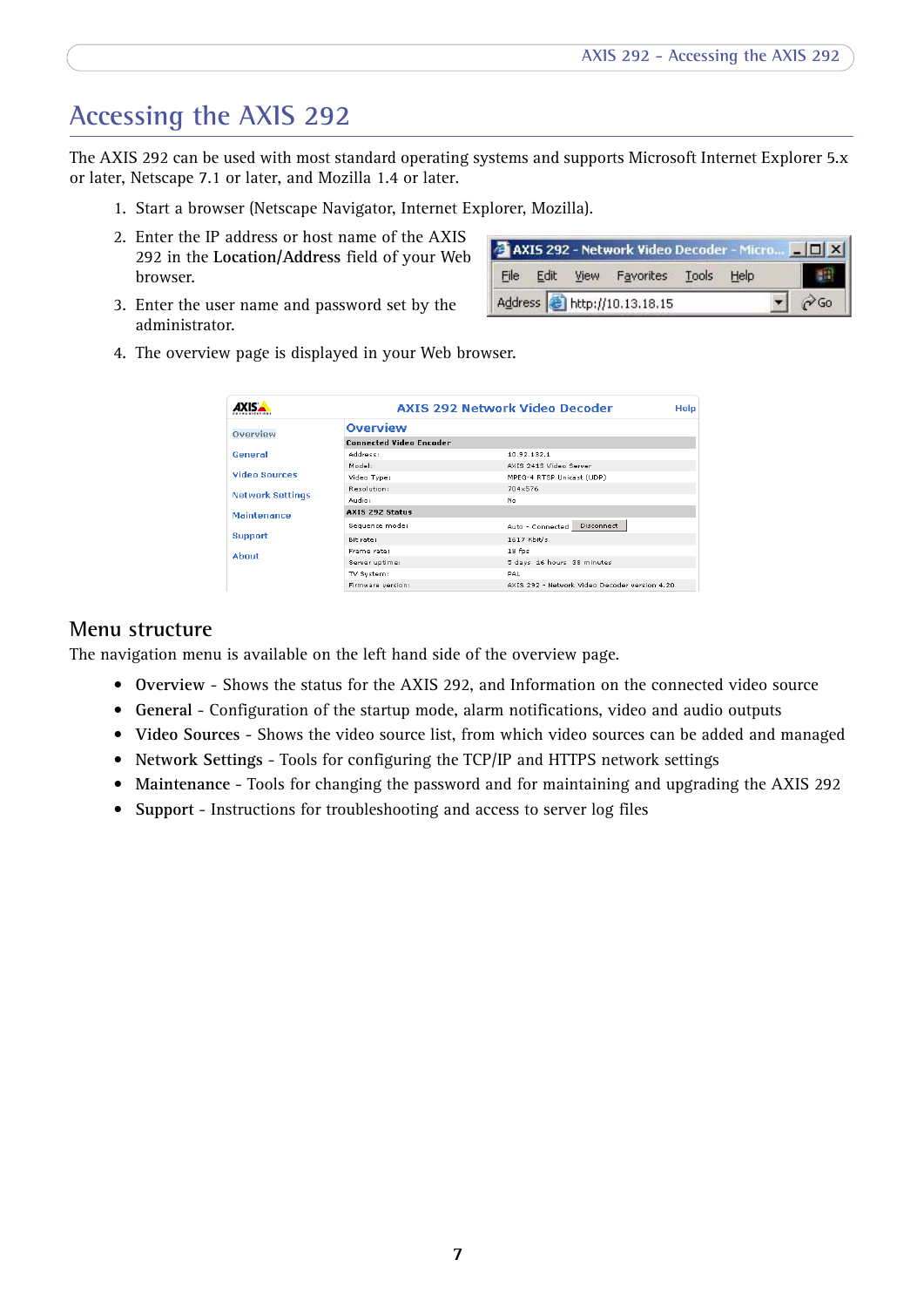# <span id="page-7-1"></span><span id="page-7-0"></span>**Overview page**

The overview page provides general status information, and also shows information on the video source currently connected to the AXIS 292 Network Video Decoder. The 10 latest entries from the system log are displayed at the bottom of the page. More log information can be found on the support page. Online help pages are available from each web page.

|                         |                                | <b>AXIS 292 Network Video Decoder</b>         | <b>Help</b> |
|-------------------------|--------------------------------|-----------------------------------------------|-------------|
| Overview                | Overview                       |                                               |             |
|                         | <b>Connected Video Encoder</b> |                                               |             |
| General                 | Address:                       | 10.92.132.1                                   |             |
|                         | Model:                         | AXIS 241S Video Server                        |             |
| <b>Video Sources</b>    | Video Type:                    | MPEG-4 RTSP Unicast (UDP)                     |             |
|                         | Resolution:                    | 704×576                                       |             |
| <b>Network Settings</b> | Audio:                         | No.                                           |             |
| <b>Maintenance</b>      | AXIS 292 Status                |                                               |             |
|                         | Sequence mode:                 | Disconnect<br>Auto - Connected                |             |
| <b>Support</b>          | Bit rate:                      | 1617 Kbit/s                                   |             |
| Ahnut                   | Frame rate:                    | 18 fps                                        |             |
|                         | Server uptime:                 | 5 days 16 hours 38 minutes                    |             |
|                         | TV System:                     | PAL.                                          |             |
|                         | Firmware version:              | AXIS 292 - Network Video Decoder version 4.20 |             |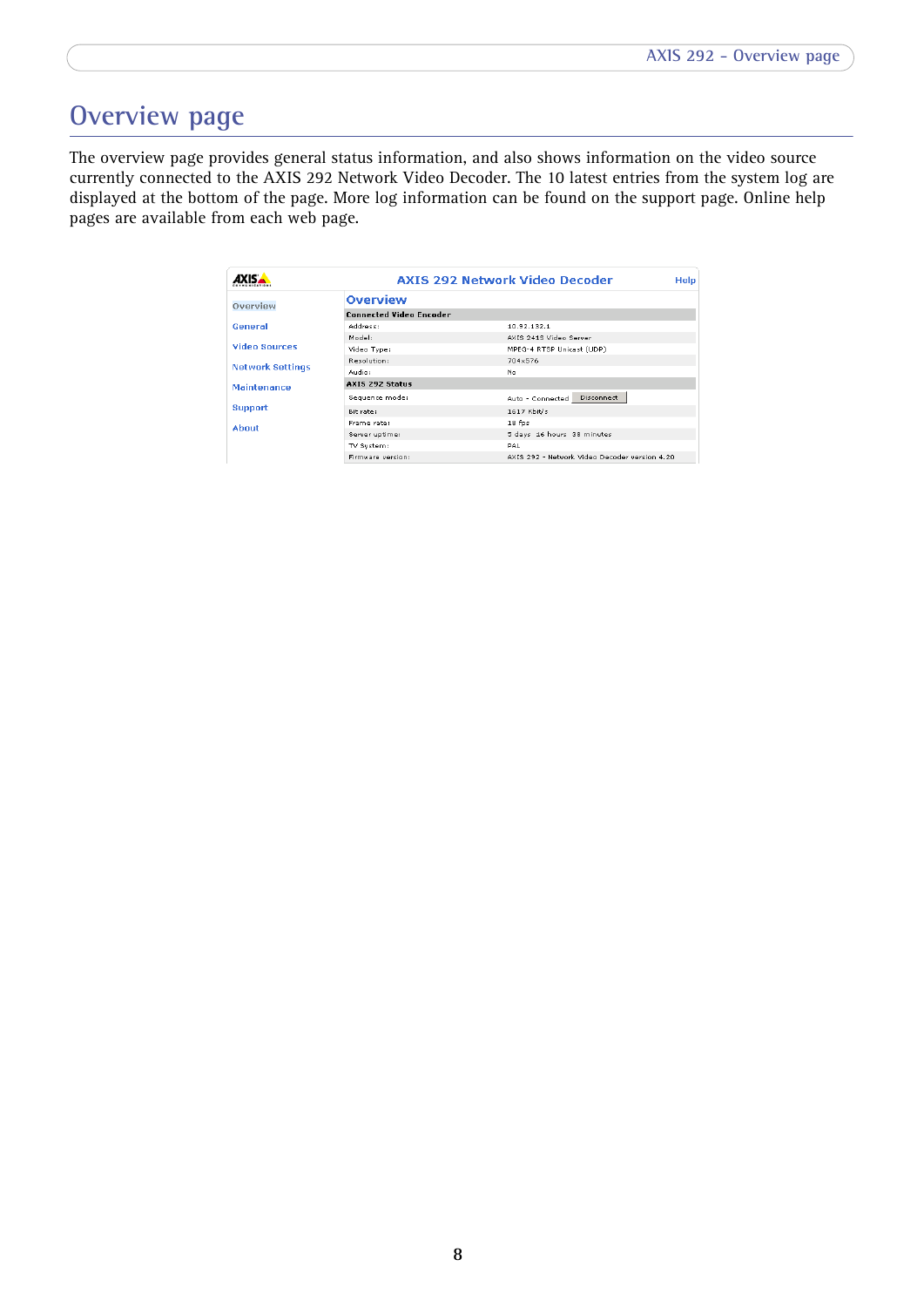# <span id="page-8-0"></span>**General page**

This page provides settings for configuring the start up mode, alarm notification, video and audio output.

**Connect at startup** - When set to Yes, the AXIS 292 will automatically connect to the first video source in the video source list at startup. When set to No, it will stay disconnected and wait for user input or alarms.

**Sequence mode** - When set to *Auto*, the AXIS 292 automatically cycles through the video sources in the list on the Video Sources page. In *Manual* mode, the next source is displayed when the video select button is pressed. See [page 14](#page-13-0) for more information.

| AXIS.                   |                      | <b>AXIS 292 Network Video Decoder</b>                     | Help |
|-------------------------|----------------------|-----------------------------------------------------------|------|
| Overview                | General              |                                                           |      |
|                         | General              |                                                           |      |
| General                 | Connect at startup:  | $Y41 -$                                                   |      |
| <b>Video Sources</b>    | Sequence mode:       | Manual V                                                  |      |
|                         | Video select button: | Enabled - (Controls the front panel button)               |      |
| <b>Network Settings</b> | <b>Alarm</b>         |                                                           |      |
| Maintenance             | Receive alarms:      | Yes x (Alarms vill only be received when in Manual mode.) |      |
| Support                 | Display time:        | (seconds)<br>30                                           |      |
|                         | Video Dut            |                                                           |      |
| About                   | TV System:           | DAL W                                                     |      |
|                         | Margin adjustment:   | 29<br>36<br>36 (pixels)<br><b>Šerean</b><br>29            |      |
|                         | <b>Audio Out</b>     |                                                           |      |
|                         | Volume (0-100):      | 50<br>OK.<br>Reset                                        |      |

**Video select button** - Enables or disables the video select button on the front panel of the AXIS 292.

## <span id="page-8-1"></span>**Alarm**

The AXIS 292 can automatically switch to a video source that sends an alarm. See [page 15](#page-14-0) for more information.

# <span id="page-8-2"></span>**Video Out**

**TV System** - Select the TV system type to use. Most western European countries use the PAL system, whereas the system in the United States is NTSC.

**Margin adjustment** - As video monitors often use too much of the available screen area, some parts of the monitored scene might not be visible. To correct this, the AXIS 292 allows the margin to be adjusted on all 4 sides, so that the image is forced more towards the center of the screen. A margin is added by default, and values (number of TV-lines) in the following ranges are allowed:

- **PAL** Vertical: 0 till 575, Horizontal: 0 till 719. The sum of the vertical values cannot exceed 575. The sum of the horizontal values cannot exceed 719.
- **NTSC** Vertical: 0 till 479, Horizontal: 0 till 719. The sum of the vertical values cannot exceed 479. The sum of the horizontal values cannot exceed 719.

## <span id="page-8-3"></span>**Audio out**

Volume (0-100) - Set the level of the audio output on the AXIS 292. The default value is 50.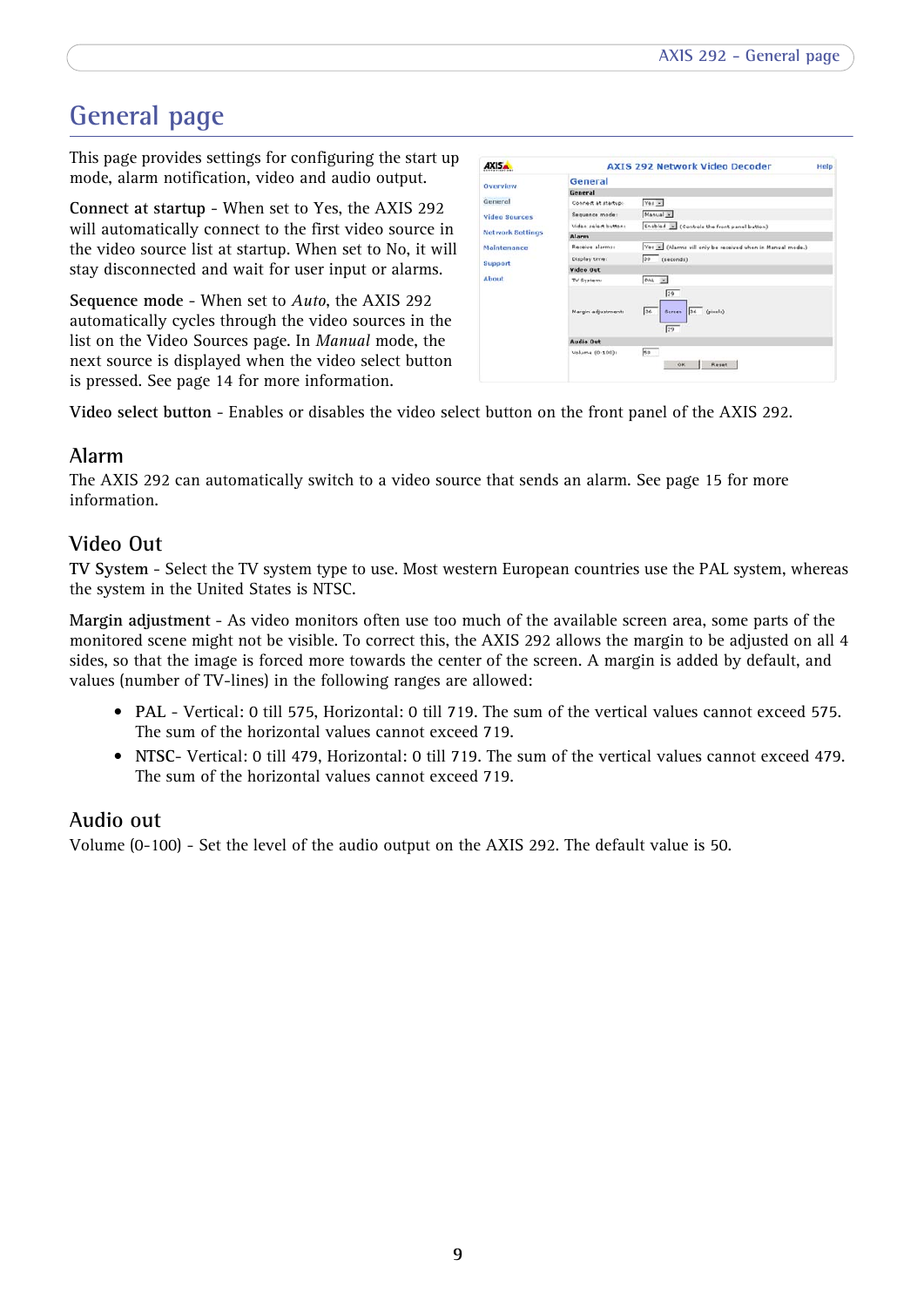# <span id="page-9-0"></span>**Video Sources**

This section describes how to add and manage video sources (encoders) in the AXIS 292 Network Video Decoder.

The **Video Source List** shows all of the sources currently added to the system. Various information about each source is shown, including the source's last known status.

|                         |                          | <b>AXIS 292 Network Video Decoder</b> |                              | <b>Help</b>          |
|-------------------------|--------------------------|---------------------------------------|------------------------------|----------------------|
| Overview                | <b>Video Sources</b>     |                                       |                              |                      |
|                         | Video Source List        |                                       |                              |                      |
| General                 | Name                     | <b>Source</b>                         | Video                        | <b>Audio Status</b>  |
|                         | DoorCaml                 | 10.92.152.104 [1]                     | <b>MJPEG</b><br>none.        | $_{0K}$              |
| <b>Video Sources</b>    | DoorCam2                 | 10.92.152.105 [1]                     | MJPEG<br>none                | ΩK                   |
| <b>Network Settings</b> | Reception<br>Loading Bay | 10.92.139.2 [1]<br>10.92.142.212 [1]  | MPEG-4 none<br>MJPEG<br>q711 | 0K<br>0K             |
| <b>Maintenance</b>      |                          |                                       |                              |                      |
| <b>Support</b>          |                          |                                       |                              |                      |
| About                   |                          |                                       |                              |                      |
|                         | Add source               | Info<br>Modify<br>Remove              | Connect to                   | Move up<br>Move down |
|                         |                          |                                       |                              |                      |
|                         |                          |                                       |                              |                      |

## <span id="page-9-2"></span><span id="page-9-1"></span>**Adding a video source**

Click the **Add source...** button to open the **Add** dialog.

When adding a new video source, ensure that it is correctly connected and powered up before attempting configuration. The following settings need to be made:

<span id="page-9-3"></span>**Name -** Provide a unique name for the new video source.

**Sequence mode -** Select whether or not to include the video source in auto and/or manual sequence mode. If *Auto* is selected, also enter a Display time, to set how long the video source will be displayed for, before switching to the next source in the list. Note that if neither sequence mode is selected, the video source will only be displayed if the **Connect to** button in the video source list is clicked, or if an alarm triggers display of the source. See also [page 14](#page-13-0) for more information on sequence mode.

| Name:                                |                                                                              |
|--------------------------------------|------------------------------------------------------------------------------|
|                                      |                                                                              |
| Sequence mode:                       | ⊽<br>Display time: 15 s<br>Enable in auto mode<br>☞<br>Enable in manual mode |
| Video Encoder                        |                                                                              |
| Address:                             | Open in browser                                                              |
| User name:                           |                                                                              |
| Password:                            |                                                                              |
| Video Source                         |                                                                              |
| Video source number:                 | I1.<br>Valid for multiport video server)                                     |
| Video source type:                   | Autodetect                                                                   |
| Resolution (MJPEG):                  | C Encoder default C Custom                                                   |
| Compression (MJPEG):                 | C Encoder default C Custom (0-100)                                           |
| Interlace mode (MJPEG): Autodetect - |                                                                              |
| PTZ preset position:                 | Test                                                                         |
|                                      | Cancel<br>OK.                                                                |

#### **Video Encoder**

**Address -** Enter the IP address (or host name) of the video encoder to add. If the encoder is mapped to a port, you can enter the port number after the IP address, separated by a colon:

Example: 192.168.0.90:8080

**User Name and Password -** If authentication is required by the video encoder, enter the user name and password to access it.

**Notes:** •Selecting a user with viewing rights only on the encoder is recommended.

•The video encoder's home page can be opened in your browser by clicking the provided button.

### **Video Source**

**Video Source Number -** Some video encoders support multiple video channels and/or quad streams. If this is available, select the channel to connect to. This value has no effect if the video encoder only supports one channel.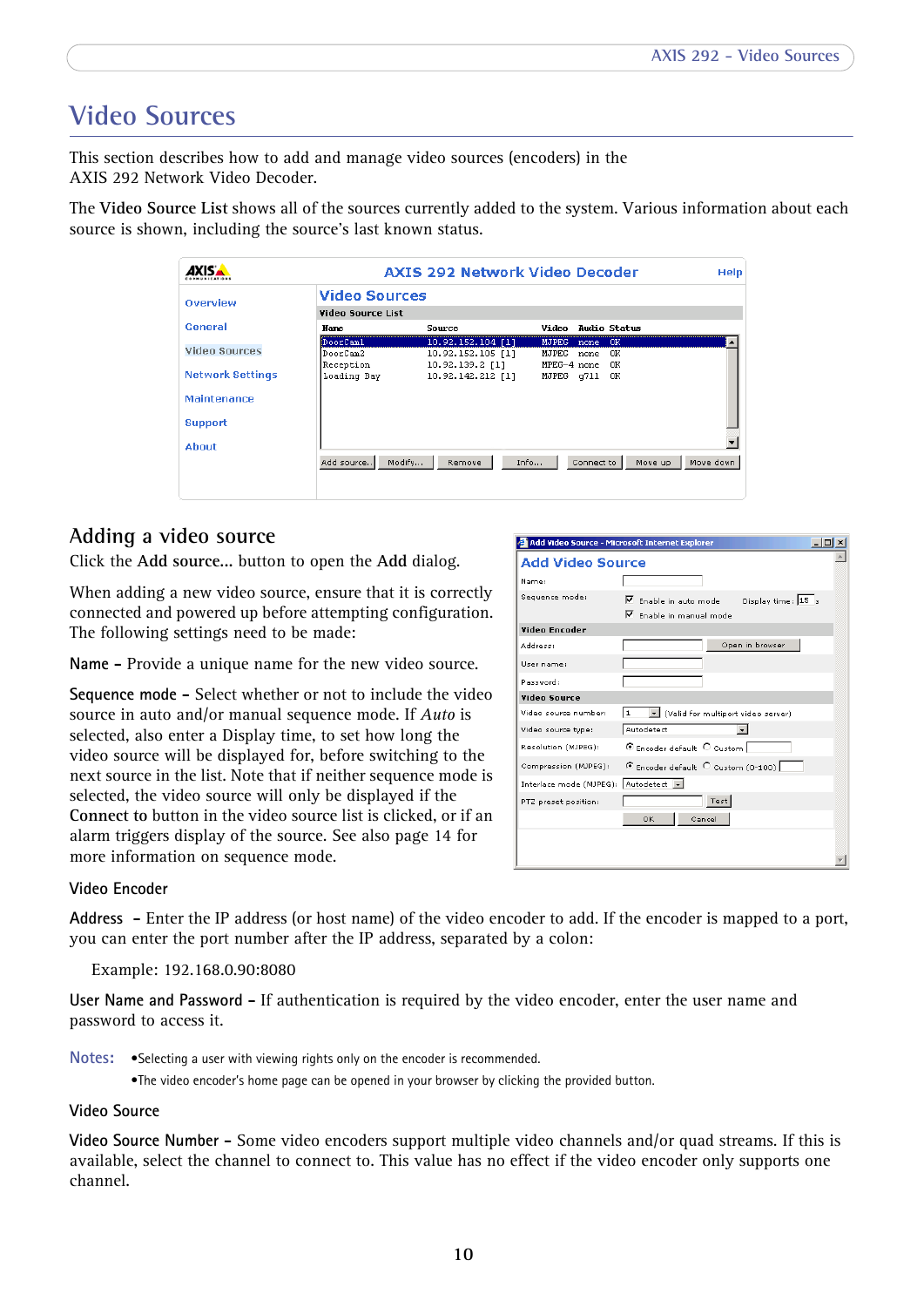<span id="page-10-3"></span>**Video Source Type -** Set the AXIS 292 to automatically detect the video source format, or select the required format from the drop-down list. Autodetect attempts to detect formats in the following order:

- MPEG-4 RTP multicast
- MPEG-4 RTP unicast
- MPEG-4 RTP over RTSP
- MPEG-4 RTP over RTSP over HTTP
- MPEG-4 RTP over RTSP over HTTPS
- MPEG-2 multicast
- MPEG-2 unicast
- Motion IPEG
- <span id="page-10-0"></span>• Motion JPEG over HTTPS

Selecting Autodetect is recommended in most cases, but there are exceptions. For example, if Autodetect is selected and the video source supports MPEG-2 Multicast, then that format will automatically be selected. However, if the multicast data is not correctly routed, the video stream from the encoder will not reach the AXIS 292. In this case, the format should instead be set to MPEG-2 unicast.

As video sources are added to the AXIS 292 they are stored in the unit's cache. This makes reconnecting to a source much faster. Note that performing certain actions will empty the unit's cache and start a new round of autodetection.

**Note:** When autodetect is used to connect to a new encoder for the first time, the connection will take longer to complete.

<span id="page-10-2"></span>**Resolution -** This setting is only valid for Motion JPEG video sources. To use a resolution other than the source's default value, check the Custom box and enter the required resolution. If the selected resolution is not available in the encoder, the current setting will be used instead.

The resolutions available depend on the encoder being used. Please see the encoder's online help for the available resolutions.

**Compression -** This compression setting is only valid for Motion JPEG video sources. To use a compression other than the source's default value, check the Custom box and enter a custom compression value (0-100).

<span id="page-10-1"></span>**Interlace Mode -** The interlace mode is only valid for Motion JPEG video sources, and is used mainly when the video stream is from an encoder with a high resolution (e.g. 4CIF) and an external analog camera is in use. Leave as *Autodetect* (recommended), or if moving objects appear to shake, select *Interlaced* or *Progressive* (depending on the camera's mode) to obtain a better image. See the online help for more information.

**PTZ preset -** If the video source has Pan/Tilt/Zoom capability, it is also possible to select a PTZ preset position view, by entering the name of the preset here. To add new preset positions, please refer to the manual for the video source. To check that the PTZ preset works, click the **Test** button after entering the preset name. The PTZ device/camera should then move to the selected view.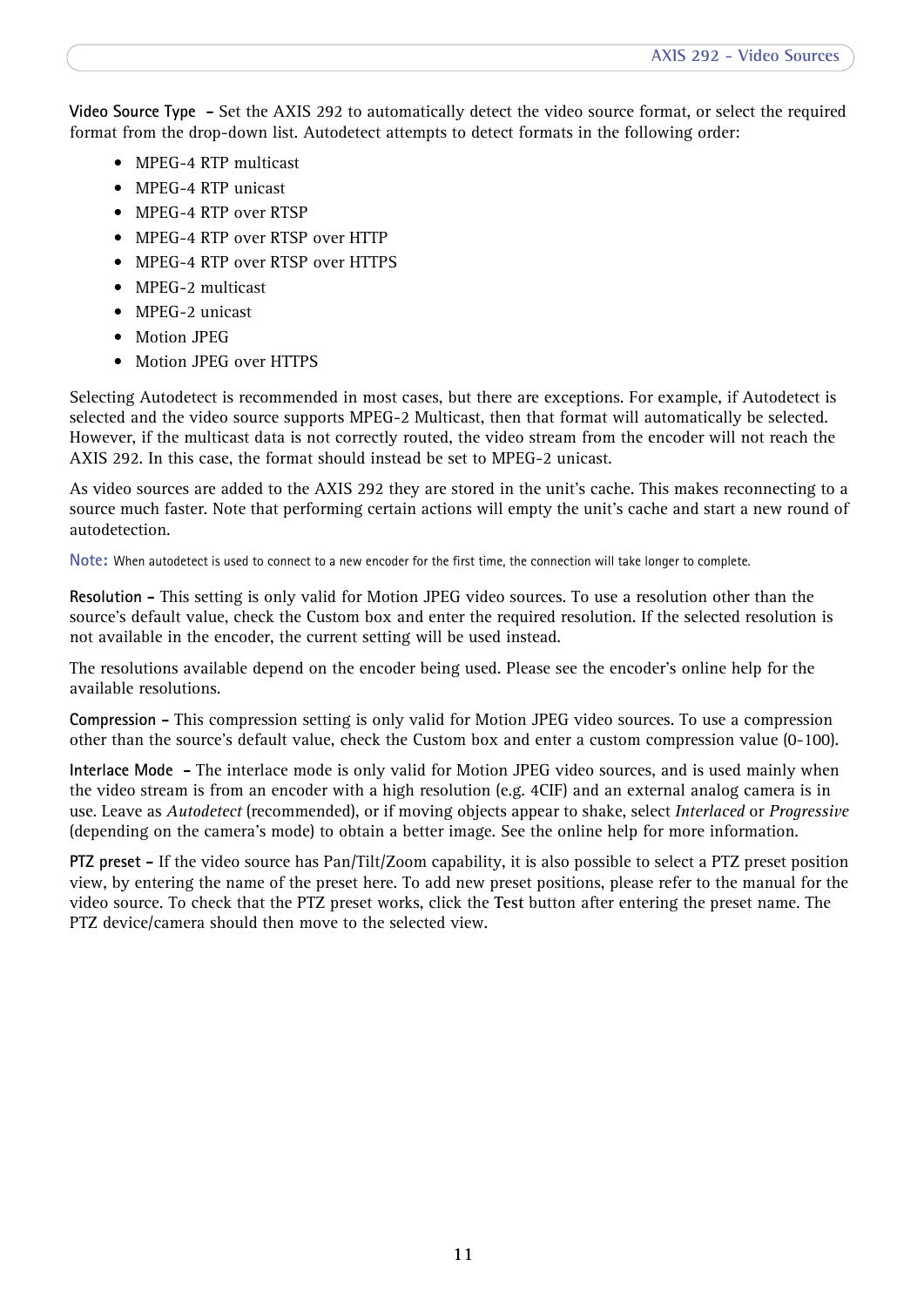# <span id="page-11-0"></span>**Network Settings**

The IP address for the AXIS 292 Network Video Decoder can be set automatically via DHCP, or a fixed IP address can be set manually. See the following descriptions of the TCP/IP network settings:

# <span id="page-11-9"></span><span id="page-11-1"></span>**TCP/IP Network Settings**

If a DHCP server is available on the network, you can use this to assign an IP address, DNS server addresses and a host name to the AXIS 292. To see the current settings, click the **View** buttons. The network settings can also be configured manually as follows:

### **IP Address Configuration**

<span id="page-11-6"></span>**IP Address -** Specify a unique IP address for the AXIS 292. To check if the specified IP address is available, click the Test button.

<span id="page-11-8"></span>**Subnet Mask -** Specify the subnet mask for the subnet the AXIS 292 is located on.

<span id="page-11-2"></span>**Default Router -** The default router (Gateway) used for connecting to other networks and network segments.

<span id="page-11-7"></span>

### <span id="page-11-3"></span>**DNS configuration**

**Domain Name -** When using a host name that is not fully qualified (see below), enter the domain(s) in which to search for the host name used by the AXIS 292. Multiple domains can be separated by semicolons (;)

**Primary/Secondary DNS Server -** This specifies the IP address(es) of the server(s) that normally provide the translation of domain names to IP addresses on your network.

**Note:** If no DNS server is available, the address for e.g. a video source must be an IP address.

### <span id="page-11-4"></span>**Host Name Configuration**

**Host Name -** If you are running a DNS server on your network and wish to connect to the AXIS 292 using a name, enter the product's host name here. The host name is usually the same as the assigned DNS Name. A host name is always the first part of a Fully Qualified Domain Name and is always one word, with no period. For example, myserver is the host name in the Fully Qualified Domain Name myserver.axis.com.

### <span id="page-11-5"></span>**HTTP**

**Port number -** The AXIS 292 will use the HTTP port entered here. The default setting is 80. Alternatively, any port in the range 1024-65535 may be used, but check first with your network administrator before changing the default setting.

### **Alarm**

**Alarm Port -** This is the port the AXIS 292 will use for incoming alarm events. The default setting is 2048. Any port in the range 1024-65535 may be used, but check with your network administrator before changing the default setting.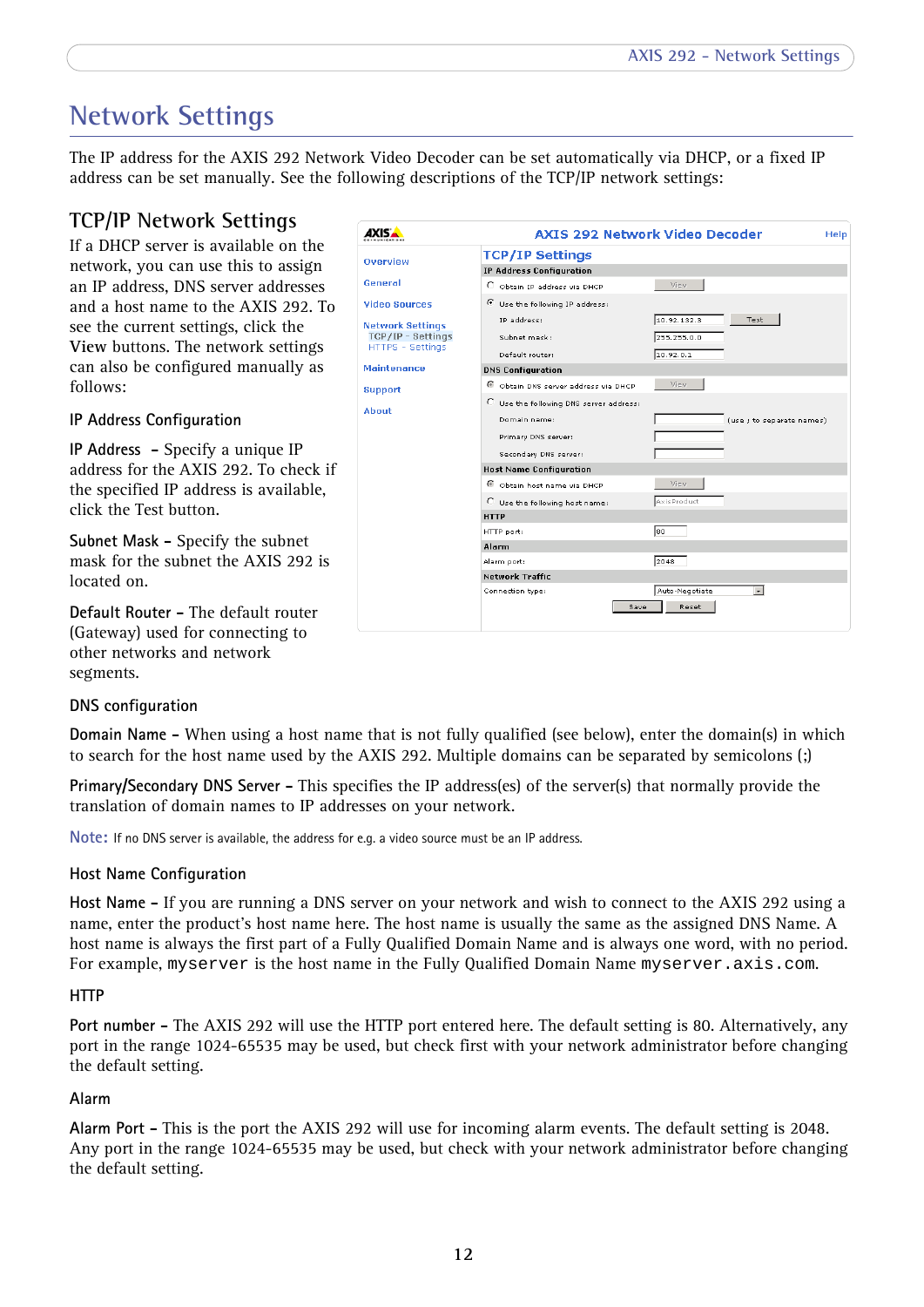### <span id="page-12-2"></span>**Network Traffic**

**Connection type -** This can be used to change the network speed for the AXIS 292. There is normally no need to use anything other than **Auto-negotiate**, which automatically selects the correct media type. However, if you are using a switch or similar device on your network and need to specify the media type, this can be done by selecting the correct type from the drop-down list.

## <span id="page-12-1"></span><span id="page-12-0"></span>**HTTPS Settings**

HTTPS (Hypertext Transfer Protocol over Secure Socket Layer, or HTTP over SSL) is a web protocol that provides encryption for page requests from users and for the pages returned by the server. The Secure Socket Layer (SSL) as used by HTTPS uses a 40-bit key size for encryption, a level considered adequate for most commercial exchanges.

The encrypted exchange of information between server and client is governed by the use of an **HTTPS certificate**, which guarantees the authenticity of the server. To install a certificate on the AXIS 292 you will need to create and send a certificate request to a Certificate Authority (CA).

To use HTTPS for communication with the AXIS 292, a **Certificate** must be created using one of these methods:

- A self-signed certificate created in the video server. Note that this does not guarantee the same level of security as an official certificate.
- An official certificate issued by a CA (Certificate Authority). A CA issues and manages security credentials and public keys for message encryption.

Follow these steps to set up HTTPS in the AXIS 292.

- 1. Click either **Create self-signed certificate** or **Create Certificate Request** and enter the required information in the provided fields
- 2. Click **OK**.
- 3. **Create self-signed certificate** generates and installs a certificate which will be displayed under **Installed Certificate**.

**Create Certificate Request** generates a PEM formatted request which you copy and send to a CA for signing. When the signed certificate is returned, click **Install signed certificate...** to install the certificate in the AXIS 292.

4. Set the **HTTPS Connection Policy** to enable HTTPS connection (HTTP by default).

Please refer to the home page of your preferred CA for information on where to send the request etc. For more information, please see the online help.

Note that viewing encrypted web pages via HTTPS is almost certain to cause a slight drop in performance, especially when requesting a page for the first time.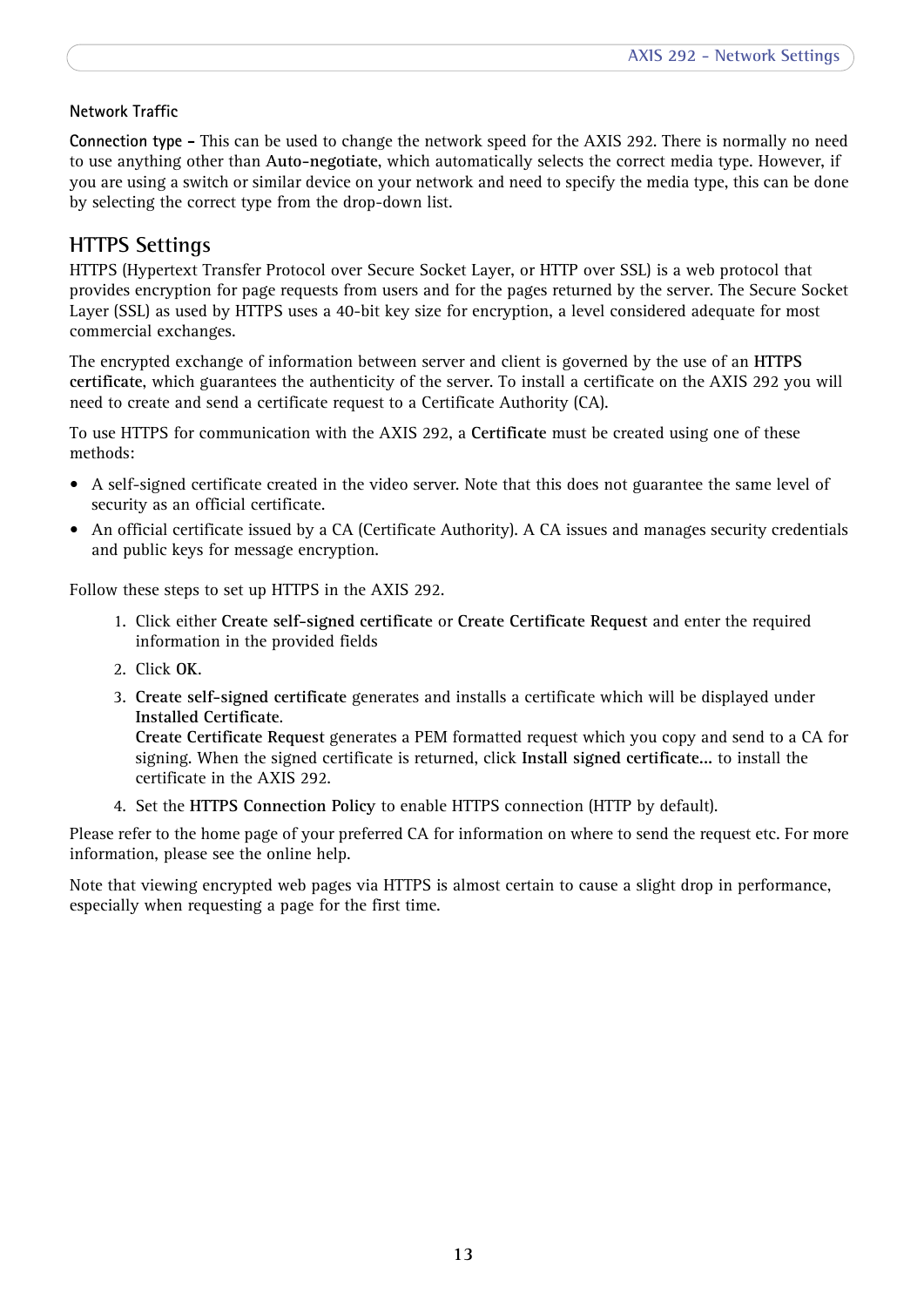# <span id="page-13-0"></span>**Sequence Mode**

<span id="page-13-3"></span>The AXIS 292 displays the video from the connected sources in 2 different sequence modes - *auto* mode and *manual* mode.

### <span id="page-13-1"></span>**Auto sequence mode**

In this mode, the video sources in the list on the Video Sources page are automatically cycled through, one by one. Auto mode can be paused and resumed by pressing the **Video Select** button on the front panel.

| Action/event                                                                                                        | Result in auto sequence mode                                                                                                                                                                                                                         |
|---------------------------------------------------------------------------------------------------------------------|------------------------------------------------------------------------------------------------------------------------------------------------------------------------------------------------------------------------------------------------------|
| Connection established.                                                                                             | Video source displayed.                                                                                                                                                                                                                              |
| Connection to currently playing source is lost.                                                                     | Screen goes blank and, depending on the remaining display time, the decoder either tries to recon-<br>nect or goes to the next source. The source cache is cleared, resulting in a new autodetection. See<br>also Adding a video source, on page 10. |
| Video select button is pressed during display.                                                                      | Automatic cycling is paused.                                                                                                                                                                                                                         |
| Video select button is pressed during pause.                                                                        | Automatic cycling is resumed directly at the next source.                                                                                                                                                                                            |
| Parameters are changed.                                                                                             | The connection cache is cleared and all sources are autodetected again upon the next connection.                                                                                                                                                     |
| User presses Connect to button in web interface to connect<br>to a video source not included in the auto mode list. | The decoder connects to that source. After the display time has elapsed, the next source in the<br>auto list is selected.                                                                                                                            |
| Alarm received from video encoder.                                                                                  | Alarm is ignored.                                                                                                                                                                                                                                    |

### <span id="page-13-2"></span>**Manual sequence mode**

When in manual mode, the AXIS 292 displays a single video source and only skips to the next source when the video select button is pressed.

| Action/event                                                                                                       | Result in manual sequence mode                                                                                                        |
|--------------------------------------------------------------------------------------------------------------------|---------------------------------------------------------------------------------------------------------------------------------------|
| Connection established.                                                                                            | Video source displayed.                                                                                                               |
| Connection to currently playing source is lost.                                                                    | The screen goes blank and the decoder attempts to reconnect. The source cache is cleared, result-<br>ing in a new autodetection.      |
| Video select button is pressed during display.                                                                     | Decoder cycles to next source. If the next source is not already cached, autodetection will occur.                                    |
| Video select button is pressed during autodetect of next<br>source.                                                | Autodetect is aborted on that source and the decoder attempts to go to the next source.                                               |
| Parameters are changed.                                                                                            | The connection cache is cleared and all sources are autodetected again, upon the next connection.                                     |
| User uses Connect to button in web interface to connect to<br>a video source not included in the manual mode list. | The decoder connects to that source. When the video select button is pressed, the next source in<br>the manual mode list is selected. |
| Alarm notification received from video encoder.                                                                    | Decoder switches to display from the encoder that sent the alarm.                                                                     |

Note that keeping the video select button pressed for more than 2 seconds will disconnect the AXIS 292.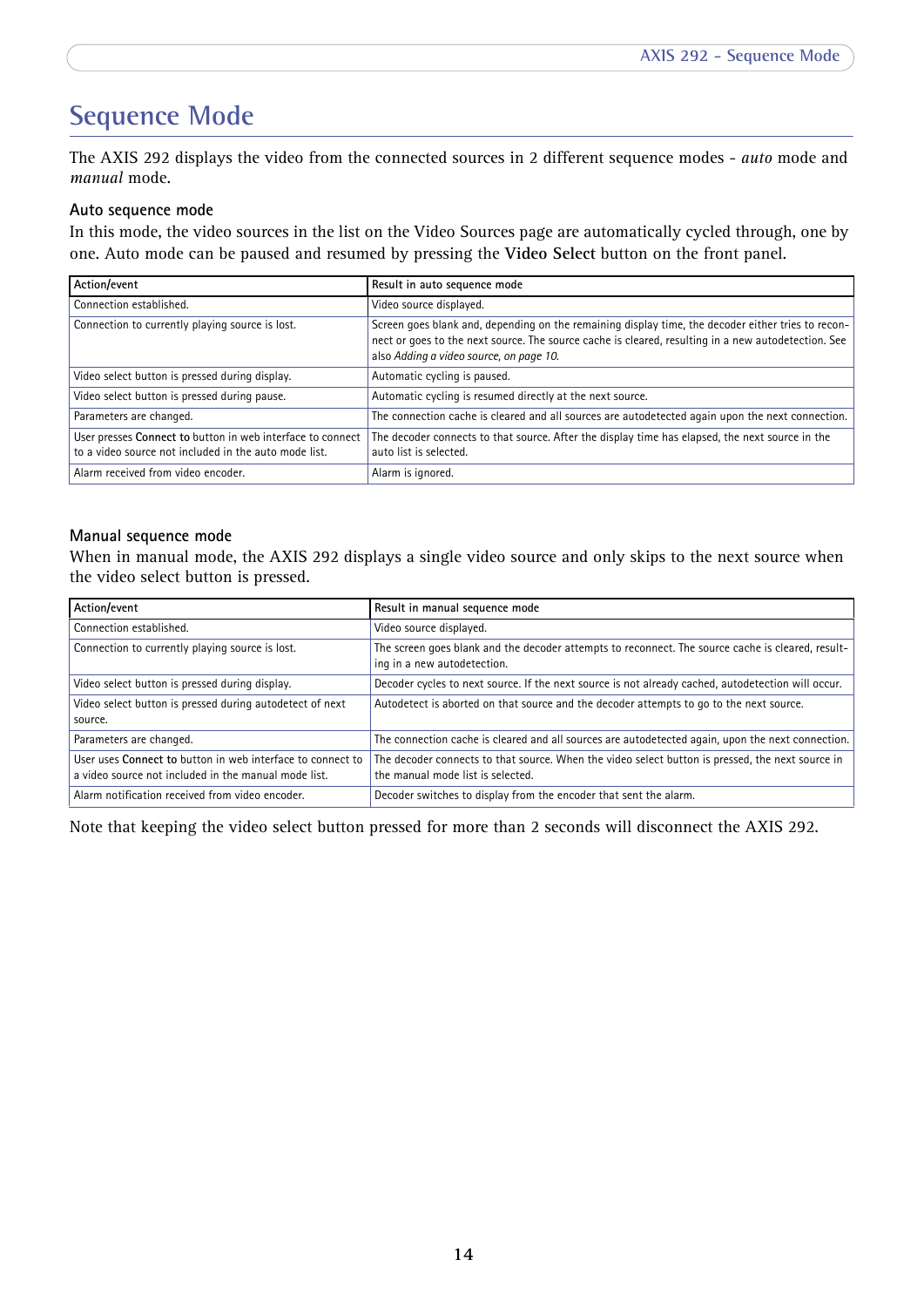# <span id="page-14-0"></span>**Alarms**

<span id="page-14-2"></span>Many Axis video encoders (network cameras and video servers) can send notification messages whenever certain types of events occur. These messages can be received by the AXIS 292 and used as alarms. The incoming alarm causes the AXIS 292 to switch to the video source in the alarm message. The AXIS 292 automatically switches to the video source in the alarm message.

<span id="page-14-3"></span>The notification messages sent by the video decoders are the result of events occurring in those devices. These events may be triggered by an incoming signal on an input on the encoder, or they may be the result of detected motion in the scene monitored by the encoder.



To allow alarms to be received by the AXIS 292, the **Sequence mode** must be set to *Manual*, and **Receive alarms** must be set to *Yes*. Both settings are found on the General settings page. When enabled, the AXIS 292 automatically switches to the video source specified in the alarm message.

## <span id="page-14-1"></span>**Setting up alarms**

For the AXIS 292 to respond correctly to alarms, the following steps need to be taken:

- 1. To configure the **AXIS 292**, add the video encoder to the list of video sources. Refer to *[Adding a](#page-9-1)  [video source,](#page-9-1)* on page 10 for instructions.
- 2. To configure the **video encoder** (network camera / video server), add the AXIS 292 as a TCP or HTTP Event Server. These screen shots show examples of both types of servers. Refer to the documentation of the video encoder for instructions on how to set up an **Event Server**.

|                           | Event Configuration/Event Server Setup - AXIS 210 Network Camera - Microsoft Internet Expl |                           | $-10x$                                                                                     |                 |        |              |
|---------------------------|--------------------------------------------------------------------------------------------|---------------------------|--------------------------------------------------------------------------------------------|-----------------|--------|--------------|
| <b>Event Server Setup</b> |                                                                                            |                           |                                                                                            |                 |        |              |
| <b>TCP Server</b>         |                                                                                            |                           |                                                                                            |                 |        |              |
| Name:                     | AXIS 292                                                                                   |                           | Fvent Configuration/Event Server Setup - AXIS 210 Network Camera - Microsoft Internet Expl |                 |        | $-10 \times$ |
| Network address:          | 192.168.254.10                                                                             | <b>Event Server Setup</b> |                                                                                            |                 |        |              |
| Port:                     | 2048                                                                                       | <b>HTTP Server</b>        |                                                                                            |                 |        |              |
| Test                      |                                                                                            | Name:                     | AXIS 292                                                                                   |                 |        |              |
|                           | Test the connection to the specified TCP server                                            | URL:                      | http://192.168.254.10/axis-cqi/adi                                                         |                 |        |              |
|                           | Note: A TCP server can only be used for notification and not upl<br>Cancel<br><b>OK</b>    | User name:                | user1                                                                                      | Password:       | ****** |              |
|                           |                                                                                            | Proxy address:            |                                                                                            | Proxy port:     |        |              |
|                           |                                                                                            | Proxy user name:          |                                                                                            | Proxy password: |        |              |
|                           |                                                                                            | Test                      |                                                                                            |                 |        |              |
|                           |                                                                                            |                           | Test the connection to the specified HTTP server                                           |                 | Test   |              |
|                           |                                                                                            |                           | OK.<br>Cancel                                                                              |                 |        |              |

**Notes:** •The ability to send TCP and HTTP notification messages depends on the Axis video encoder being used. •Alarm events are always ignored when the sequence mode is set to *Auto*.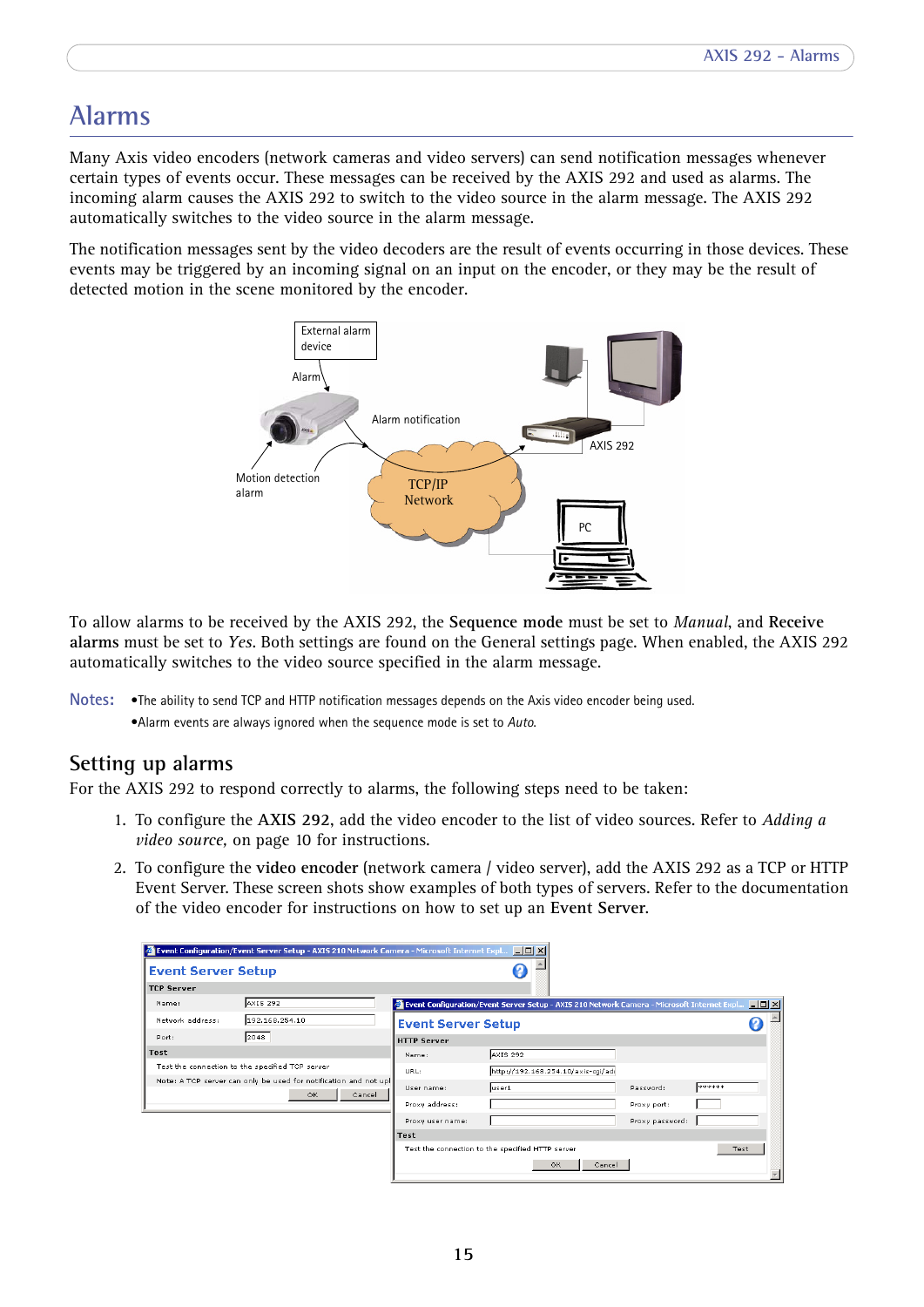- **Notes:** •The URL for an HTTP event server should be set to: http://<IP address>/axis-cgi/admin/alarm.cgi •The TCP alarm port on the AXIS 292 is configured on the Network Settings page.
	- 3. Configure the **Event Type** to send a notification message to the event server (i.e. the AXIS 292).



### <span id="page-15-0"></span>**Notification syntax**

The notification message is formatted differently for **TCP** and **HTTP**.

• **TCP notification syntax**  Enter the notification message in the **Message** field, in the format:

sourcename=<name from list>&textmessage=<my message>

For example: sourcename=DoorCam1&textmessage=Door is open

The message is sent to the TCP port (default 2048) on the AXIS 292.

• **HTTP notification syntax** Enter the notification message in the **Custom parameters** field, in the format:

sourcename=<name from list>&textmessage=<my message>

For example: sourcename=DoorCam1&textmessage=Door%20is%20open

The message is sent to the HTTP port (default 80) on the AXIS 292.

**Note:** All non-alphanumerical characters included in an HTTP notification message must be URL-encoded. For example, a blank space must be written as %20, as in Door%20is%20open.

For more information, please see the online help. For more information concerning the video encoder, see that product's documentation and online help.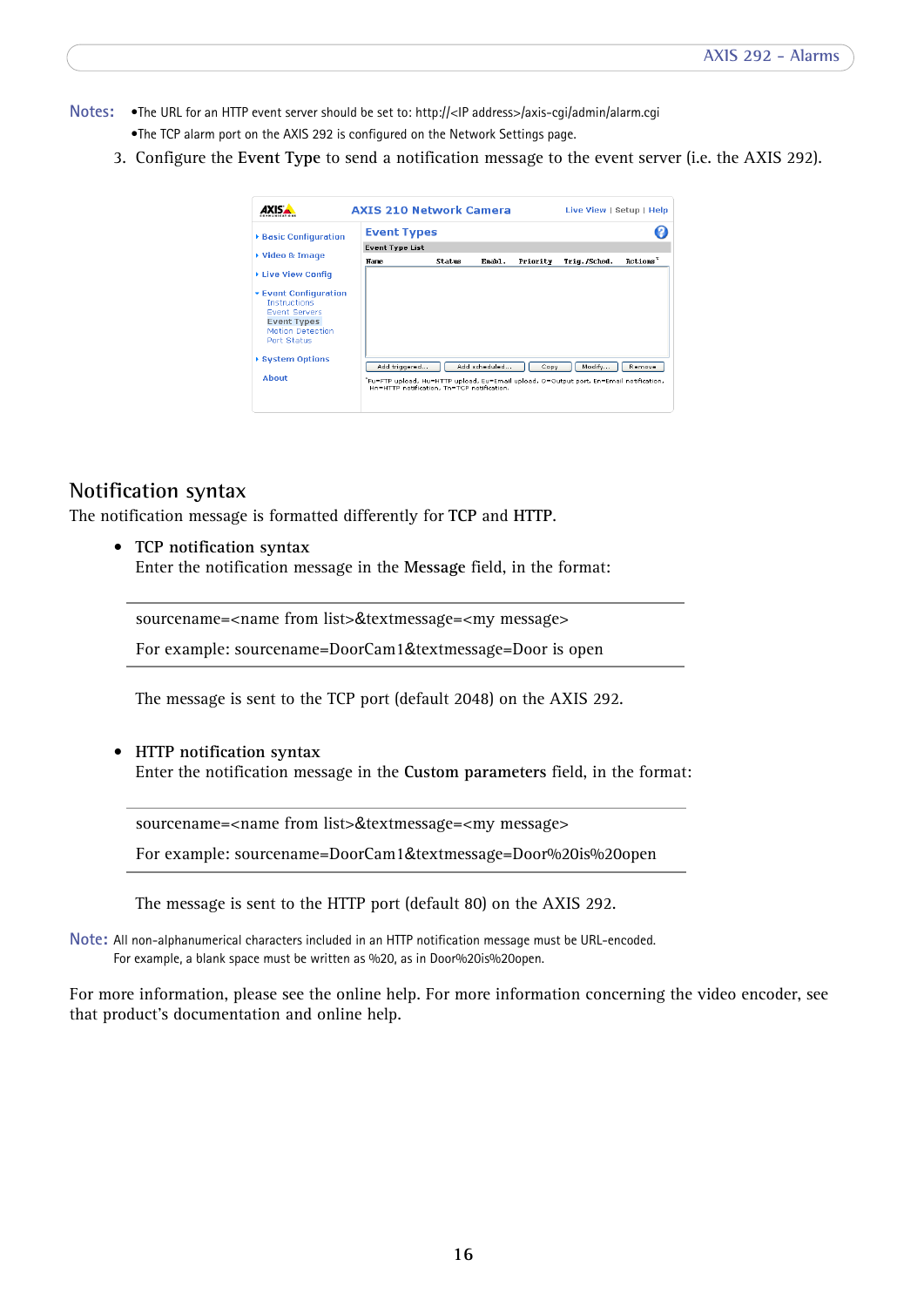# <span id="page-16-4"></span><span id="page-16-0"></span>**Maintenance**

|                         | AXIS 292 Network Video Decoder<br><b>Help</b>                                                 |                                 |  |  |
|-------------------------|-----------------------------------------------------------------------------------------------|---------------------------------|--|--|
| Overview                | <b>Server Maintenance</b>                                                                     |                                 |  |  |
|                         | <b>Administrator Password</b>                                                                 |                                 |  |  |
| General                 | User name:                                                                                    | root                            |  |  |
| <b>Video Sources</b>    | Password:                                                                                     |                                 |  |  |
|                         | Confirm password:                                                                             |                                 |  |  |
| <b>Network Settings</b> |                                                                                               | Apply                           |  |  |
| Maintenance             | <b>Maintain Server</b>                                                                        |                                 |  |  |
| <b>Support</b>          | Restart<br>Restart the AXIS 292 Network Video Decoder.                                        |                                 |  |  |
| Ahnut                   | Restore<br>Resets all parameters, except the IP parameters, to the original factory settings. |                                 |  |  |
|                         | Default.<br>Resets all parameters to the original factory settings.                           |                                 |  |  |
|                         | <b>Upgrade Server</b>                                                                         |                                 |  |  |
|                         | Upgrade the AXIS 292 Network Video Decoder with the latest firmware.                          |                                 |  |  |
|                         | Specify the firmware to upgrade to:                                                           | Browse<br>Upgrade<br>and dick I |  |  |
|                         | Note: Do not disconnect power to the unit during the flash upgrade.                           |                                 |  |  |

## <span id="page-16-1"></span>**Administrator Password**

To change the password for the administrator (*root*), enter a new password and confirm it. Click the **Apply** button.

### **Important!**

<span id="page-16-5"></span>**The default password for the preconfigured user (***root***) should be changed as soon as possible - all Axis products are shipped with the same default password.**

### **Maintain Server**

<span id="page-16-6"></span>This section provides tools for the following:

**Restart -** Click this button to restart the AXIS 292. The settings will not change.

**Restore -** This button resets all parameters (except IP parameters) to the factory default settings.

**Default -** In certain circumstances, it may be necessary to reinstate the **Factory Default** settings for the AXIS 292. This is performed in one of two ways:

- click the **Default** button on the Maintenance page
- press the **Control button**, located on the front panel, and follow the instructions below.

Both of these options will reset ALL the parameters currently configured in the unit, i.e. network settings, etc.

## <span id="page-16-3"></span><span id="page-16-2"></span>**Factory default settings**

Follow the instructions below to reinstate the product factory default settings using the **Control** button:

- 1. Remove power to the AXIS 292.
- 2. Press and keep the Control button pressed, and reconnect power.
- 3. Keep the Control button pressed until the Status Indicator displays steady *amber* (note that this may take up to 15 seconds), then release the button. When the Status Indicator displays *green* (which can take up to several minutes) the

AXIS 292 will then have been reset to its original factory default settings.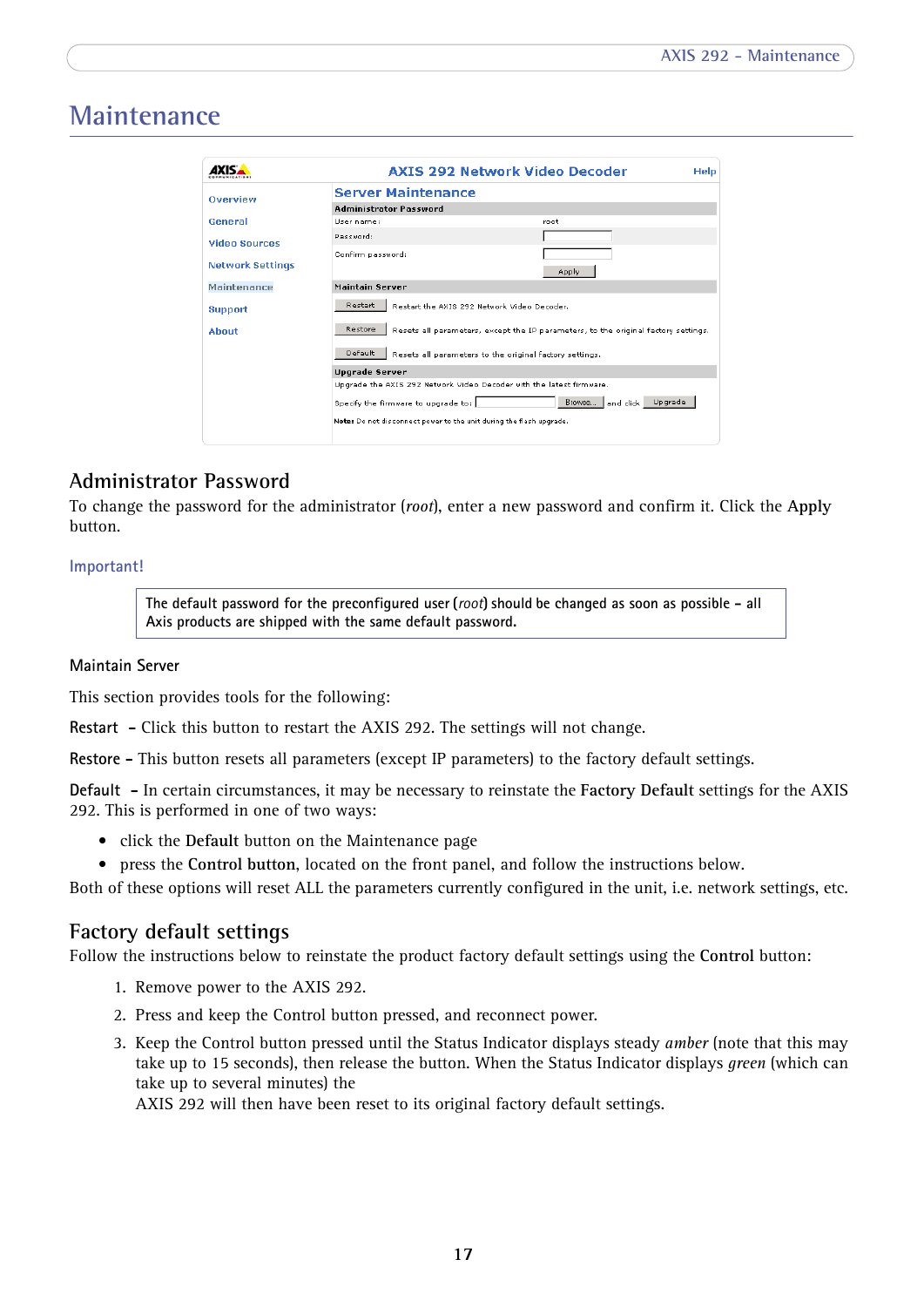# <span id="page-17-0"></span>**Upgrade Server**

New firmware can be loaded into the AXIS 292 over the network. The latest version of the AXIS 292 firmware is available free of charge from the Axis Web site at **http://www.axis.com/techsup**

**Note:** Pre-configured and customized settings will be retained for use when the new firmware is running (providing the required features are available in the new firmware) although this is not guaranteed by Axis Communications. Always read the upgrade instructions and release notes available with each new release, before updating the firmware.

- <span id="page-17-1"></span>1. Obtain the latest version of the firmware from the Axis Web site and save it to your computer.
- 2. Open the **Maintenance page** in the network video decoder's web pages.
- 3. In the **Upgrade Server** section, browse to the downloaded firmware file on your computer. Click **Upgrade**. The upgrade commences, and may last for up to 20 minutes.
- 4. The AXIS 292 restarts automatically after the upgrade has completed.

| <b>Upgrade Server</b>                                                |                                                                                                                                      |
|----------------------------------------------------------------------|--------------------------------------------------------------------------------------------------------------------------------------|
| Upgrade the AXIS 292 Network Video Decoder with the latest firmware. |                                                                                                                                      |
| Specify the firmware to upgrade to:                                  | Upgrade<br>Browse and click                                                                                                          |
| $(1 - 10$ minutes.)                                                  | Note: Do not disconnect power to the unit during the flash upgrade. The unit restarts automatically after the upgrade has completed. |

#### **Important!**

- **Be sure to read the release notes provided with each new release, before upgrading the firmware.**
- **The upgrade process normally takes from 30 seconds to 10 minutes, although it can also take longer.**
- **After starting the process, you should always wait at least 20 minutes before power-cycling the AXIS 292 even if you suspect the procedure has failed.**
- **In case of failure, refer to** *[Emergency Recovery Procedure](#page-19-3)***, on page 20.**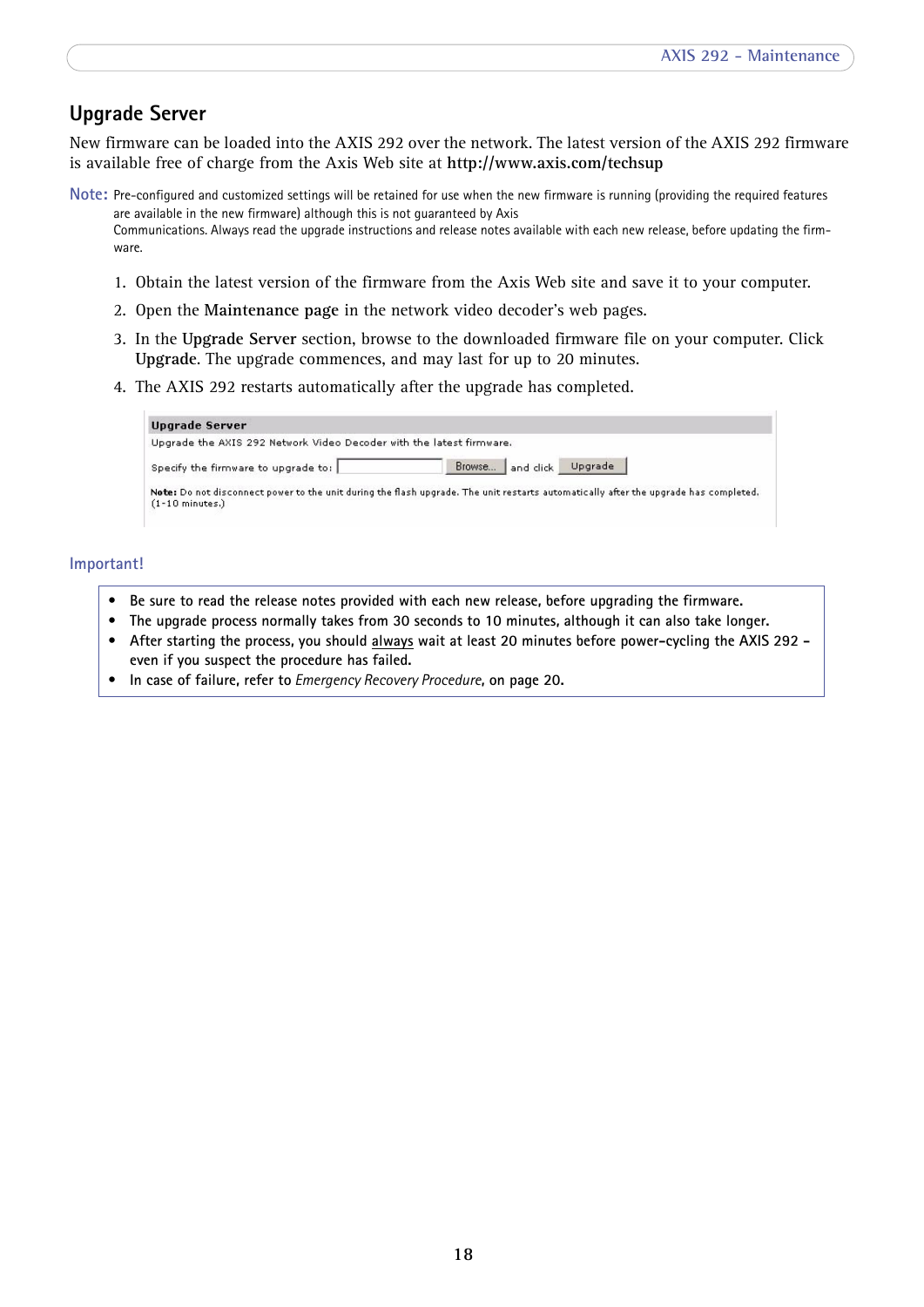# <span id="page-18-4"></span><span id="page-18-0"></span>**Support**

|                         | AXIS 292 Network Video Decoder<br>Help                                                                                                                                                                                                           |
|-------------------------|--------------------------------------------------------------------------------------------------------------------------------------------------------------------------------------------------------------------------------------------------|
| Overview                | <b>Support Overview</b>                                                                                                                                                                                                                          |
|                         | Troubleshooting                                                                                                                                                                                                                                  |
| General                 | If you have problems, please try the troubleshooting quide before contacting your local supplier.                                                                                                                                                |
| <b>Video Sources</b>    | Server Report/Logs                                                                                                                                                                                                                               |
| <b>Network Settings</b> | Always attach the Server Report when contacting your support channel.                                                                                                                                                                            |
|                         | Server Log<br>View the server log file.                                                                                                                                                                                                          |
| <b>Maintenance</b>      | Parameter List<br>View the parameters and their current settings.                                                                                                                                                                                |
| Support                 | <b>Axis Support Services</b>                                                                                                                                                                                                                     |
| Ahnut                   | Should you require any technical assistance, please contact your Axis reseller. If your questions<br>cannot be answered immediately, your reseller will forward your queries through the appropriate<br>channels to ensure a rapid response.     |
|                         | If you are connected to the Internet, you can:                                                                                                                                                                                                   |
|                         | . Download user documentation and firmware updates<br>. Find answers to resolved problems in the FAQ database. Search by product, category, or<br>phrases.<br>. Report problems to Axis support staff by logging in to your private support area |
|                         | Visit the Axis Support Web at www.axis.com/techsup/                                                                                                                                                                                              |

The **Support Overview** provides instructions for troubleshooting and access to the server log file which may be useful when troubleshooting or when contacting the Axis support services.

As well as the server log file, the following are also available:

- <span id="page-18-3"></span><span id="page-18-2"></span>• The **Server Report** - The Server Report displays a listing of important information about the AXIS 292. When contacting Axis support, please be sure to provide a valid Server Report with your query.
- <span id="page-18-1"></span>• The **Parameter List** - This link displays a listing of all of the AXIS 292's parameters and their current settings.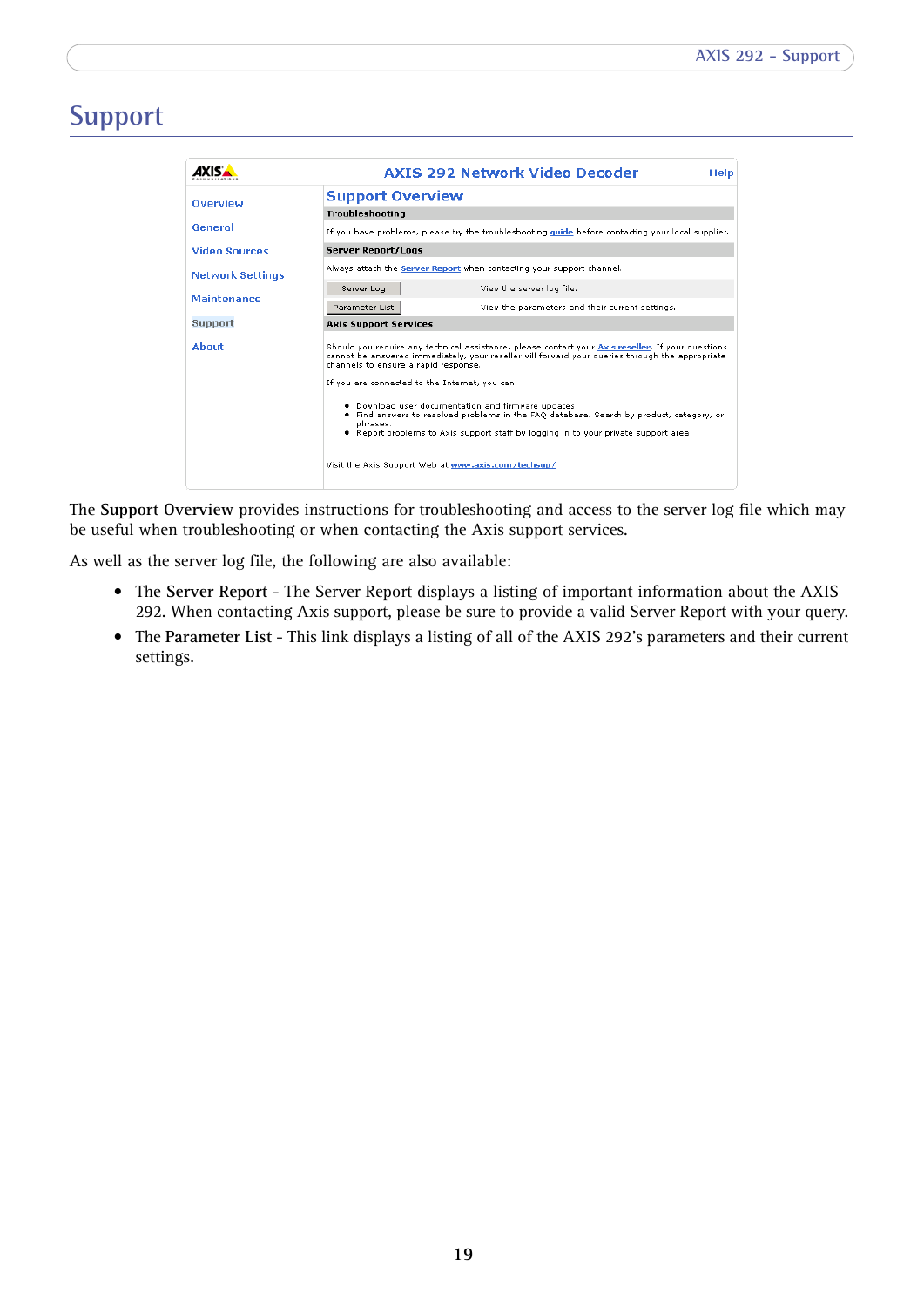# <span id="page-19-7"></span><span id="page-19-0"></span>**Troubleshooting**

This section provides information to help you to resolve any difficulty you may have with your AXIS 292.

# <span id="page-19-5"></span><span id="page-19-1"></span>**Checking the Firmware**

The first action when attempting to solve a problem should be to check the currently installed firmware version, which is available under **Overview > AXIS 292 Status.** Then check the version available at the Axis support pages at www.axis.com/techsup/ to see if a newer version is available. A newer version may contain a correction that fixes your particular problem. To upgrade the firmware, see *[Upgrade Server](#page-17-0)*, on page 18.

# <span id="page-19-6"></span><span id="page-19-4"></span><span id="page-19-3"></span><span id="page-19-2"></span>**Emergency Recovery Procedure**

If power to the AXIS 292 is lost during the upgrade, the process will fail and the unit will become unresponsive. A flashing red Status LED indicates a failed upgrade and that the unit is now in rescue mode. This is also displayed on the connected monitor, along with the unit's IP address and instructions for recovery.

To recover the unit, follow the steps below. The serial number is found on the label on the product casing.

1. **Unix/Linux** - From the command line, type the following: arp -s <IP address of AXIS 292> <Serial number> temp ping -s 408 <IP address of AXIS 292>

**Windows** - From a command/DOS prompt, type the following: arp -s <IP address of AXIS 292> <Serial number> ping -l 408 -t <IP address of AXIS 292>

- 2. If the unit does not reply within a few seconds, restart it and wait for a reply. Press Ctrl+C to stop Ping.
- 3. Open a browser and type in the AXIS 292's IP address. In the page that appears, use the **Browse** button to select the upgrade file to use, e.g. axis292.bin. Then click the **Load** button to restart the upgrade process.
- 4. After the upgrade has completed (1-10 minutes), the unit will automatically restart and show a steady green on the Power and Status LEDs and flashing green or amber on the Network LED.
- 5. Repeat the ARP and Ping commands as described above.
- 6. Open a new browser and enter the unit's IP address.
- 7. Reconfigure your settings.
- 8. If the emergency recovery procedure does not get the AXIS 292 up and running again, please contact Axis support at www.axis.com/techsup/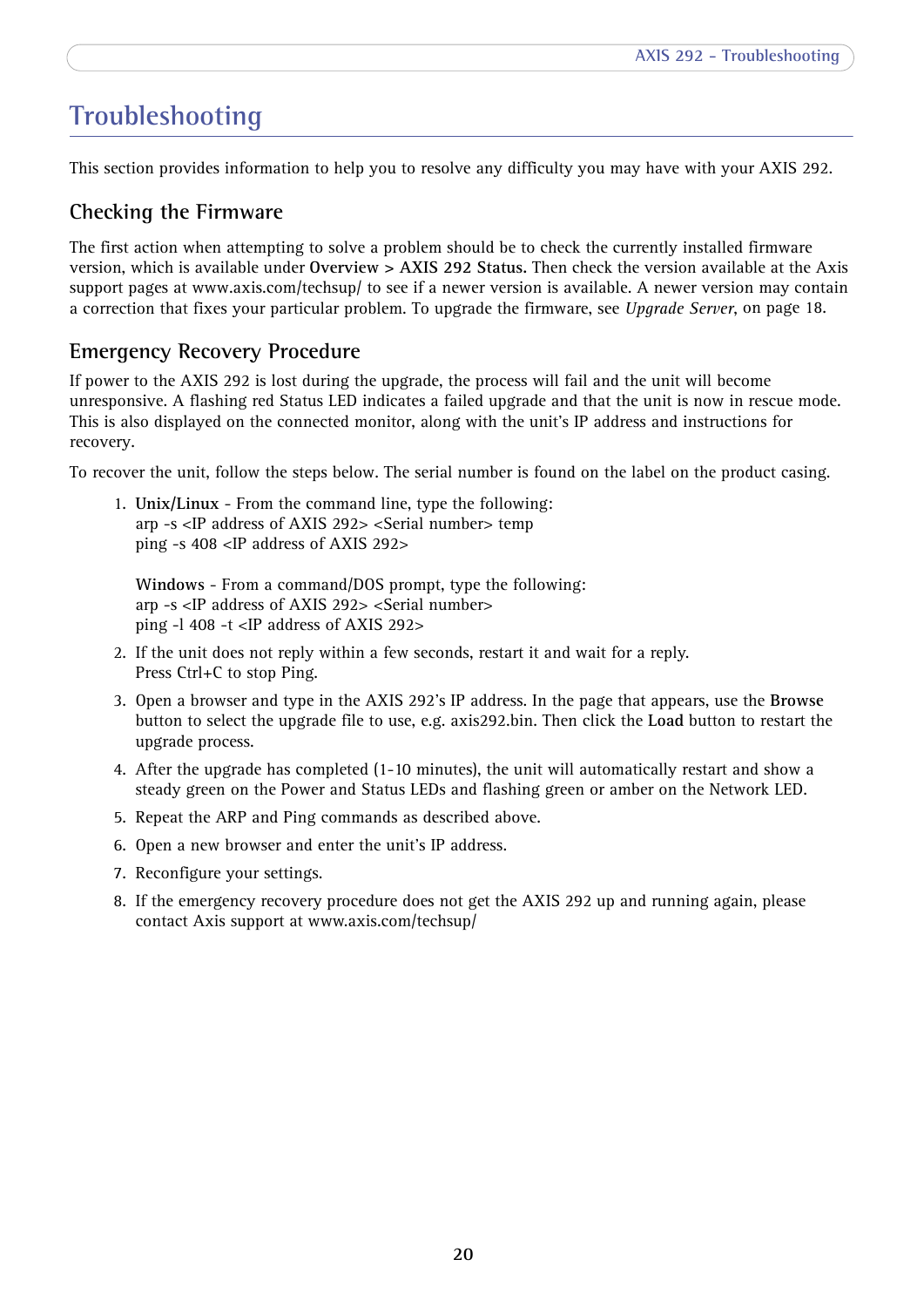# **Support**

If you contact the Axis support desk, please help us to resolve your problems by providing the following:

- server report
- log file
- brief description of the problem.

**Server Report** - go to **Support > Support Overview**. The server report contains important information about the server and its software, as well as a list of the current parameters.

**Server log file** - go to **Support > Support Overview**. The Server log file records events within the unit since the last restart of the system and can prove a useful diagnostic tool for troubleshooting.

### **Symptoms, Possible Causes and Remedial ActionsI**

|                                                                           | Problems setting the IP address                                                           |                                                                                                                                                                                                                                                                                                                                                                         |  |
|---------------------------------------------------------------------------|-------------------------------------------------------------------------------------------|-------------------------------------------------------------------------------------------------------------------------------------------------------------------------------------------------------------------------------------------------------------------------------------------------------------------------------------------------------------------------|--|
|                                                                           | must be set within two minutes<br>after power has been applied to<br>the video decoder.   | Using ARP Ping - the IP address Restart the unit and try again. Also, make sure the ping length is set to 408.<br>For more information, see Emergency Recovery Procedure, on page 20.                                                                                                                                                                                   |  |
|                                                                           | The AXIS 292 is located on a<br>different subnet.                                         | If the IP address intended for the AXIS 292 and the IP address of your computer are located on different subnets, you will<br>not be able to set the IP address using AXIS IP Utility or ARP Ping. If no DHCP server is available, contact your network<br>administrator for an IP address on the same subnet as the computer you are performing the installation from. |  |
|                                                                           | The IP address is being used by<br>another device                                         | Disconnect power from the AXIS 292.<br>Run the Ping command (in a Command/DOS window, type ping and the IP address of the unit).                                                                                                                                                                                                                                        |  |
|                                                                           |                                                                                           | If you receive: Reply from <ip address="">: bytes = 32; time = 10 ms - this means the IP address is already in use by<br/>another device on your network. You must obtain a new IP address and reinstall the unit.</ip>                                                                                                                                                 |  |
|                                                                           |                                                                                           | If you receive: Request timed out - this means that the IP address is available for use with your video server. In this case,<br>check all cabling and reinstall the unit.                                                                                                                                                                                              |  |
| The AXIS 292 cannot be accessed from a browser                            |                                                                                           |                                                                                                                                                                                                                                                                                                                                                                         |  |
|                                                                           | Proxy                                                                                     | If using a proxy server, try disabling the proxy setting in your browser                                                                                                                                                                                                                                                                                                |  |
|                                                                           | by DHCP                                                                                   | The IP address has been changed Press the Video Select button on the front of the AXIS 292 to see the IP address on the TV monitor screen.                                                                                                                                                                                                                              |  |
|                                                                           | Other networking problems                                                                 | Test the network cable by connecting it to another network device, then Ping that device from your workstation. See<br>instructions above.                                                                                                                                                                                                                              |  |
|                                                                           | The AXIS 292 can not be accessed via a host name.                                         |                                                                                                                                                                                                                                                                                                                                                                         |  |
|                                                                           | Wrong host name                                                                           | Check that the host name and DNS server settings are correct                                                                                                                                                                                                                                                                                                            |  |
| The Power indicator is not constantly lit                                 |                                                                                           |                                                                                                                                                                                                                                                                                                                                                                         |  |
|                                                                           | Faulty power supply                                                                       | Verify that you are using an AXIS PS-K power adapter.                                                                                                                                                                                                                                                                                                                   |  |
|                                                                           | The Status and network indicators flash at short intervals                                |                                                                                                                                                                                                                                                                                                                                                                         |  |
|                                                                           | Hardware failure                                                                          | Contact your Axis dealer.                                                                                                                                                                                                                                                                                                                                               |  |
| The Status indicator LED is flashing red and the AXIS 292 is inaccessible |                                                                                           |                                                                                                                                                                                                                                                                                                                                                                         |  |
|                                                                           | A firmware upgrade has been<br>interrupted or the firmware has<br>otherwise been damaged. | See the Emergency Recovery Procedure above.                                                                                                                                                                                                                                                                                                                             |  |
| No image or slow updating of images on video out                          |                                                                                           |                                                                                                                                                                                                                                                                                                                                                                         |  |
|                                                                           | The video source is too heavily<br>loaded                                                 | Try limiting the number of clients accessing the video source. Slow performance may be caused by e.g. heavy network<br>traffic, many users with access to unit, low performing client, complexity and movement in the image etc.                                                                                                                                        |  |
|                                                                           | Network bandwidth not<br>sufficient                                                       | Adjust the video and audio settings of the video source to suit the prevailing conditions.                                                                                                                                                                                                                                                                              |  |
| Poor image quality on monitor                                             |                                                                                           |                                                                                                                                                                                                                                                                                                                                                                         |  |
|                                                                           | Wrong PAL/NTSC settings                                                                   | Check PAL/NTSC settings.                                                                                                                                                                                                                                                                                                                                                |  |
|                                                                           | Video source has been<br>configured with low resolution<br>or high compression.           | Adjust the video source configuration.                                                                                                                                                                                                                                                                                                                                  |  |
|                                                                           | Wrong cabling                                                                             | Check cabling, swap if necessary.                                                                                                                                                                                                                                                                                                                                       |  |
|                                                                           | Cannot connect to the video source                                                        |                                                                                                                                                                                                                                                                                                                                                                         |  |
|                                                                           | Video source is no longer<br>available.                                                   | Check if the video source is accessible from a PC. Check if the source has been turned off, if it has received a new IP address<br>or if the password has changed. Change the AXIS 292 settings accordingly.                                                                                                                                                            |  |
|                                                                           | Wrong IP address to the video<br>encoder.                                                 | Check the IP address to the encoder in the Video Source list in the AXIS 292. Ensure the address does not use an http://<br>prefix.                                                                                                                                                                                                                                     |  |
|                                                                           | Wrong user/password to the<br>video encoder.                                              | Check that the user name and password for the encoder are correct.                                                                                                                                                                                                                                                                                                      |  |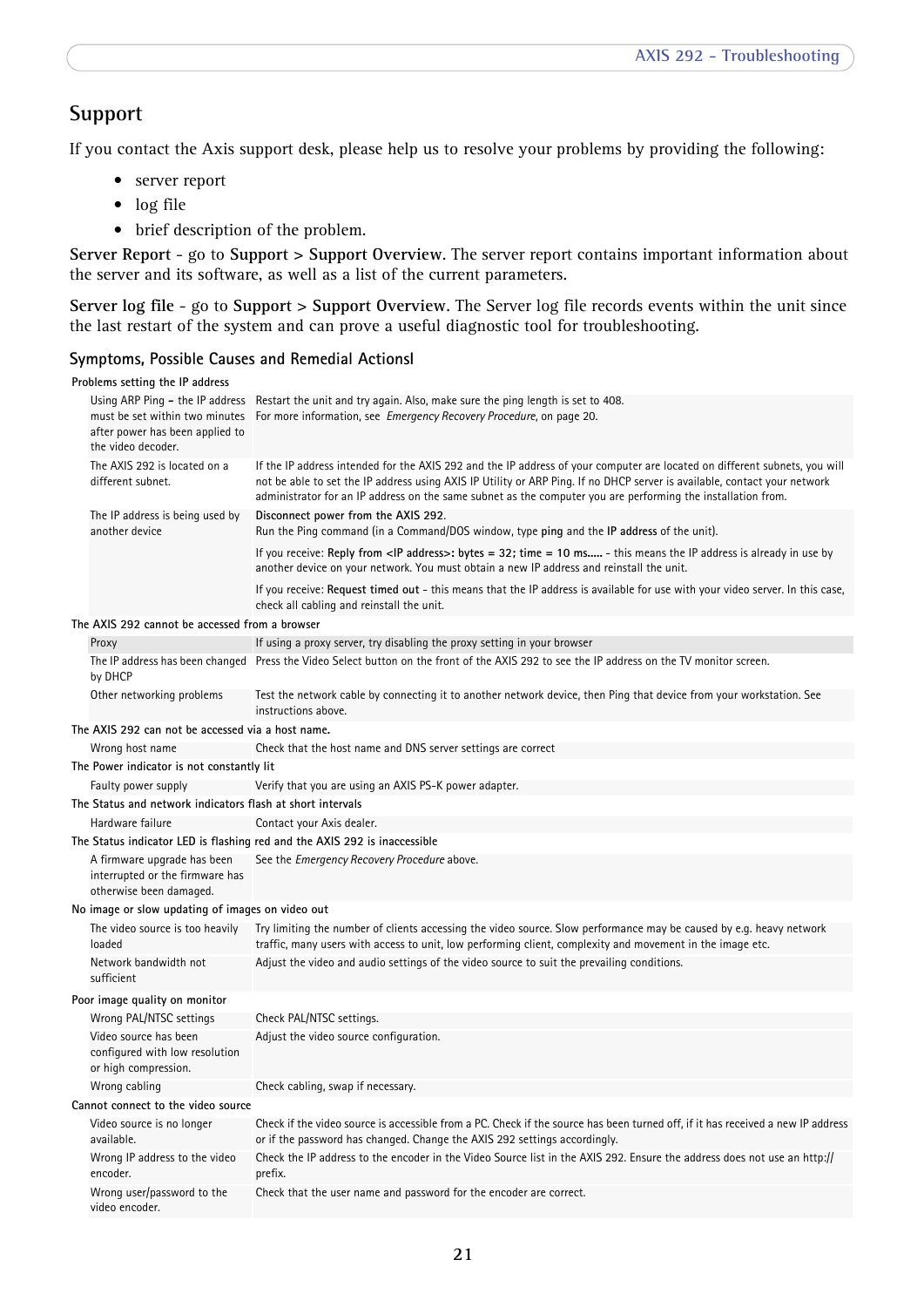|                                          | Wrong source type selected.                                          | Select automatic detection of source type or specify the correct source type.                                                                                                                                                                                                                                                                                                           |  |  |
|------------------------------------------|----------------------------------------------------------------------|-----------------------------------------------------------------------------------------------------------------------------------------------------------------------------------------------------------------------------------------------------------------------------------------------------------------------------------------------------------------------------------------|--|--|
|                                          | video source list, the AXIS 292<br>reconnects to a different source. | When modifying a source in the The AXIS 292 always reconnects to the first source in the video source list.                                                                                                                                                                                                                                                                             |  |  |
| Initial connection very slow             |                                                                      |                                                                                                                                                                                                                                                                                                                                                                                         |  |  |
|                                          | The initial connection to a new<br>video source takes a long time.   | This is normal behavior, as caching a new source always takes longer. The decoder will connect much more quickly the<br>second time.                                                                                                                                                                                                                                                    |  |  |
| No audio out                             |                                                                      |                                                                                                                                                                                                                                                                                                                                                                                         |  |  |
|                                          | Audio not available.                                                 | Check if audio is supported and enabled on the encoder. Check the cabling used. Check that the volume out from the<br>decoder is high enough.                                                                                                                                                                                                                                           |  |  |
| Problems with alarms from video encoders |                                                                      |                                                                                                                                                                                                                                                                                                                                                                                         |  |  |
|                                          | Alarm has no effect                                                  | Check that the correct source (video encoder) name is used.<br>The source may be out of service - check this by pressing the Connect to button in the video source list.<br>If using HTTP notification for the alarm, check that the message is correctly URL-encoded. See the online help in the video<br>encoder.<br>See also the Server log, which may contain relevant information. |  |  |

<span id="page-21-0"></span>For additional assistance, please contact your reseller or check the product's support pages on the Axis Website at http://www.axis.com/techsup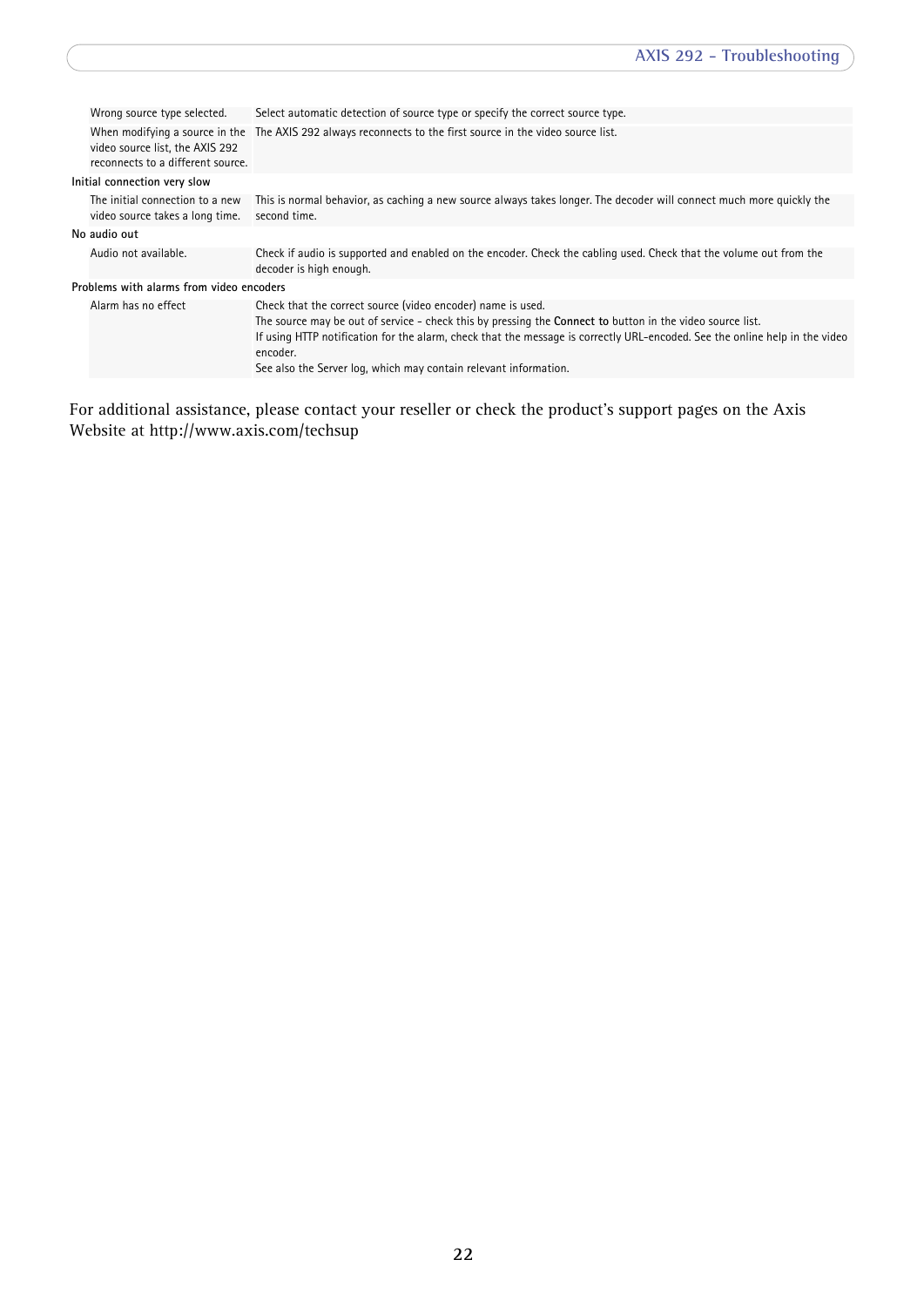# <span id="page-22-2"></span><span id="page-22-1"></span><span id="page-22-0"></span>**Technical Specifications**

| Detail                                      | Specification                                                                                                                                                                                                                         |
|---------------------------------------------|---------------------------------------------------------------------------------------------------------------------------------------------------------------------------------------------------------------------------------------|
| Video input                                 | Any Axis network camera or video server.                                                                                                                                                                                              |
| Video output                                | PAL or NTSC.<br>Resolution > 500 TVL (depending on source resolution).<br>Adjustable margins for different monitor types.                                                                                                             |
| Video decoding                              | Motion JPEG, MPEG-2 and MPEG-4 (Auto detection).<br>Unicast and multicast connection.<br>Frame rates up to 30/25 (NTSC/PAL).<br>Bit rates up to 8 Mbit/s.                                                                             |
| Audio decoding                              | Stereo and mono.<br>G.711, G.721, G723 and MPEG-1 Layer-2.                                                                                                                                                                            |
| Video sequence                              | 128 different video sources can be preconfigured.<br>Manual cycling (video select button).<br>Automatic cycling (configurable time interval).<br>Auto connection on alarm from video source.                                          |
| Image                                       | Maximum image size for decoding: 720x576                                                                                                                                                                                              |
| Security                                    | Password protection for restricted access to setup and management.<br>HTTPS for encrypted web pages.                                                                                                                                  |
| Installation, management<br>and maintenance | Internet Explorer 5.x or later.<br>For other operating systems and browsers see www.axis.com/techsup<br>Support for firmware upgrades over HTTP or FTP, firmware available at www.axis.com                                            |
| System integration                          | Axis HTTP API Version 2.                                                                                                                                                                                                              |
| Supported protocols                         | HTTP, HTTPS, SSL/TLS*, TCP, RTSP, RTP, UDP, IGMP, RTCP, SMTP, FTP, DHCP, ARP, DNS                                                                                                                                                     |
|                                             | *This product includes software developed by the OpenSSL Project for use in the OpenSSL Toolkit. See<br>www.openssl.org                                                                                                               |
| Connectors                                  | Ethernet 10Base-T/100Base-TX (RJ-45 connector).<br>Video output:<br>- BNC Composite Video<br>- RCA Composite Video<br>- 4-pole Mini-DIN Y/C S-Video (S-VHS)<br>Audio output: 3.5 mm stereo (line level).<br>Power 7-20 V DC, min 7 W. |
| Processors & memory                         | CPU: National Semiconductors SC1200<br>Decoder: Sigma Designs<br>System: Linux 2.4 kernel<br><b>RAM: 32MB</b><br>Flash memory: 32MB                                                                                                   |
| Operating conditions                        | Temperature: 5°C (41°F) to 50°C (122°F)<br>Humidity: 20-80% RH (non-condensing)                                                                                                                                                       |
| Included accessories                        | Power supply 9V DC.<br>Mounting brackets.<br>User's Manual.                                                                                                                                                                           |
| Approvals - EMC                             | EN55022/1998 Class B<br>EN55024/1998<br>EN61000-3-2:2000<br>EN61000-3-3:2000<br>FCC Subpart B Class A, B,<br><b>VCCI Class B</b><br>C-tick AS/NZS 3548                                                                                |
| Approvals - safety                          | EN60950<br>UL, CSA (PS-K power adapter)                                                                                                                                                                                               |
| Dimensions (HxWxD) &<br>weight              | 42x140x228 mm (1.7"x5.5"x8.9")<br>Weight: 732g (1.6 pounds), excluding power adapter.                                                                                                                                                 |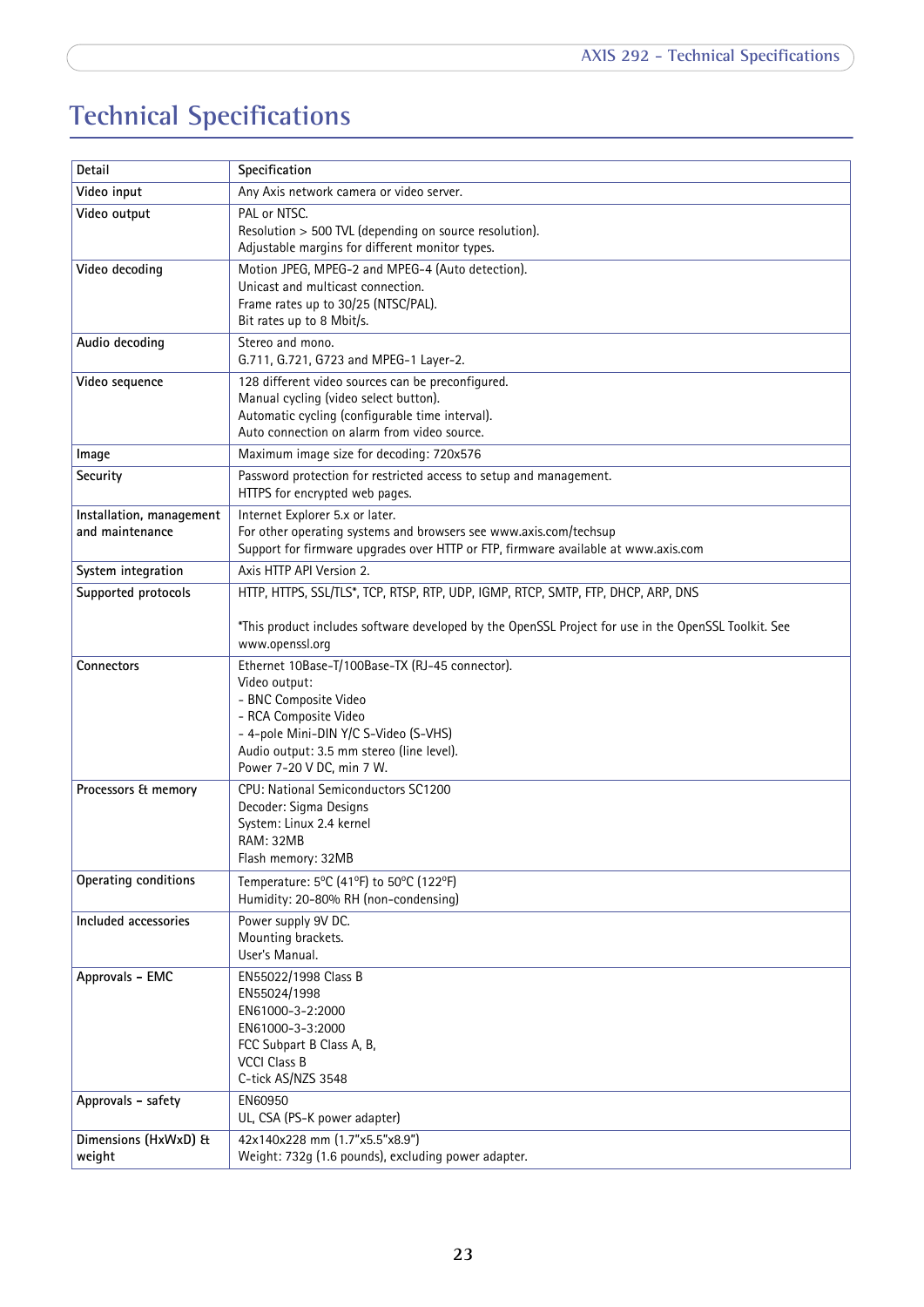# <span id="page-23-0"></span>**Glossary of Terms**

**ActiveX -** A standard that enables software components to interact with one another in a networked environment, regardless of the language(s) used to create them. Web browsers may come into contact with ActiveX controls, ActiveX documents, and ActiveX scripts. ActiveX controls are often downloaded and installed automatically as required.

**AF (Autofocus) -** A system by which the camera lens automatically focuses on a selected part of the subject.

**Angle -** The field of view, relative to a standard lens in a 35mm still camera, expressed in degrees, e.g. 30°. For practical purposes, this is the area that a lens can cover, where the angle of view is determined by the focal length of the lens. A wide-angle lens has a short focal length and covers a wider angle of view than standard or telephoto lenses, which have longer focal lengths.

**ARP (Address Resolution Protocol) -** This protocol is used to associate an IP address to a hardware MAC address. A request is broadcast on the local network to discover the MAC address for an IP address

**ARTPEC (Axis Real Time Picture Encoder) -** This chip is used for image compression.

**ASIC (Application Specific Integrated Circuit) -** A circuit designed for a specific application, as opposed to a general purpose circuit, such as a microprocessor.

**Aspect ratio -** A ratio of width to height in images. A common aspect ratio used for television screens and computer monitors is 4:3. High-definition television (HDTV) uses an aspect ratio of 9:16.

**Autoiris (or DC-Iris) -** This special type of iris is electrically controlled by the camera, to automatically regulate the amount of light allowed to enter.

**AVI (Audio Video Interleave) -** A video format that supports simultaneous playback of audio and video.

**Bitmap -** A bitmap is a data file representing a rectangular grid of pixels. It defines a display space and color for each pixel (or "bit") in the display space. This type of image is known as a "raster graphic." GIFs and JPEGs are examples of image file types that contain bitmaps.

Because a bitmap uses this fixed raster method, it cannot easily be rescaled without losing definition. Conversely, a vector graphic image uses geometrical shapes to represent the image, and can thus be quickly rescaled.

**Bit rate -** The bit rate (in kbit/s or Mbit/s) is often referred to as speed, but actually defines the number of bits/time unit and not distance/time unit.

**Bluetooth -** Bluetooth is an open standard for wireless transmission of voice and data between mobile devices (PCs, handheld computers, telephones and printers).

**Bonjour -** Also known as zero-configuration networking, Bonjour enables devices to automatically discover each other on a network, without having to enter IP addresses or configure DNS servers. Bonjour is a trademark of Apple Computer, Inc.

**BOOTP (Bootstrap Protocol) -** A protocol that can automatically configure a network device (give it an IP address). BOOTP is the basis for the Dynamic Host Configuration Protocol (DHCP).

**Broadband -** In network engineering terms, this describes transmission methods where two or more signals share the same carrier. In more popular terminology, broadband is taken to mean high-speed data transmission.

**CCD (Charged Coupled Device) -** This light-sensitive image device used in many digital cameras is a large integrated circuit that contains hundreds of thousands of photo-sites (pixels) that convert light energy into electronic signals. Its size is measured diagonally and can be 1/4", 1/3", 1/2" or 2/3".

**CGI (Common Gateway Interface) -** A specification for communication between a web server and other (CGI) programs. For example, a HTML page that contains a form might use a CGI program to process the form

data once it is submitted.

**CIF (Common Intermediate Format) -** CIF refers to the analog video resolutions 352x288 pixels (PAL) and 352x240 pixels (NTSC). See also *Resolution*.

**Client/Server -** Client/server describes the relationship between two computer programs in which one program, the client, makes a service request from another program, the server, which fulfils the request. Typically, multiple client programs share the services of a common server program. A web browser is a client program that requests services (the sending of web pages or files) from a web server.

**CMOS (Complementary Metal Oxide Semiconductor) -** A CMOS is a widely used type of semiconductor that uses both negative and positive circuits. Since only one of the circuit types is on at any given time, CMOS chips require less power than chips using just one type of transistor. CMOS image sensors also allow processing circuits to be included on the same chip, an advantage not possible with CCD sensors, which are also much more expensive to produce.

**Coaxial cable -** Coaxial cable is the standard means of transmitting analog video in a CCTV system. Coaxial is also used by cable companies to distribute television in residential buildings.

**Codec -** In communications engineering, a codec is usually a coder/decoder. Codecs are used in integrated circuits or chips that convert e.g. analog video and audio signals into a digital format for transmission. The codec also converts received digital signals back into analog format. A codec uses analog-to-digital conversion and digital-to-analog conversion in the same chip.

Codec can also mean compression/decompression, in which case it is generally taken to mean an algorithm or computer program for reducing the size of large files and programs.

**Composite video -** A type of video signal in which the red, blue and green signals (sometimes audio signals too) are mixed together.

**Compression -** See *Image Compression*.

**Contrast -** Defines the degree of difference between the lightest and darkest parts of an image or video stream.

**Control unit -** If a CCTV system has more than one camera, there must be a way to control each video signal going to the VCR and the monitor. There are three basic types of Video Control Unit; Multiplexer, Switch and Quad.

**DC-Iris -** This special type of iris is electrically controlled by the camera, to automatically regulate the amount of light allowed to enter.

**Decoder -** See *video decoder.*

**De-interlacing -** See *interlacing*.

**DHCP (Dynamic Host Configuration Protocol) -** DHCP is a protocol that lets network administrators automate and centrally manage the assignment of Internet Protocol (IP) addresses to network devices in a network.

DHCP uses the concept of a "lease" or amount of time that a given IP address will be valid for a computer. The lease time can vary, depending on how long a user is likely to require the network connection at a particular location.

DHCP also supports static addresses for e.g. computers running web servers, which need a permanent IP address.

**DNS (Domain Name System) -** DNS is used to locate and translate Internet domain names into IP (Internet Protocol) addresses. A domain name is a meaningful and easy-to-remember name for an Internet address. For example the domain name www.example.com is much easier to remember than 192.0.34.166. The translation tables for domain names are contained in Domain name servers.

**Domain Server -** Domains can also be used by organizations who wish to centralize the management of their (Windows) computers. Each user within a domain has an account that usually allows them to log in to and use any computer in the domain, although restrictions may also apply. The domain server is the server that authenticates the users on the network.

**Duplex -** See *full-duplex.*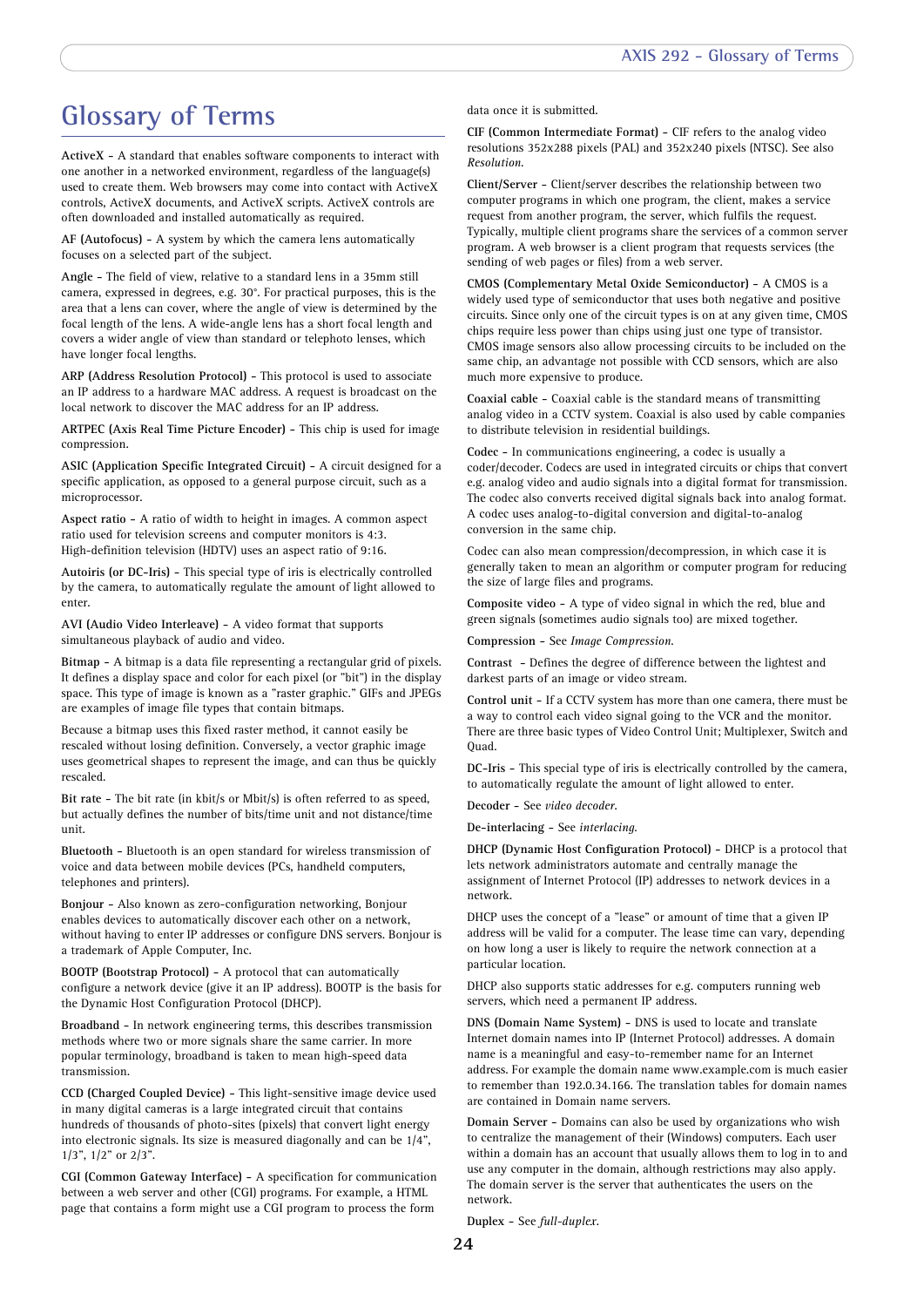#### **Encoder -** See *video encoder*.

**Ethernet -** Ethernet is the most widely installed local area network technology. An Ethernet LAN typically uses special grades of twisted pair wires. The most commonly installed Ethernet systems are 10BASE-T and 100BASE-T10, which provide transmission speeds up to 10 Mbps and 100 Mbps respectively.

#### **ETRAX (Ethernet Token Ring AXIS) -** Axis' own microprocessor.

**Factory default settings -** These are the settings that originally applied for a device when it was first delivered from the factory. If it should become necessary to reset a device to its factory default settings, this will, for many devices, completely reset any settings that were changed by the user.

**Firewall -** A firewall works as a barrier between networks, e.g. between a Local Area Network and the Internet. The firewall ensures that only authorized users are allowed to access the one network from the other. A firewall can be software running on a computer, or it can be a standalone hardware device.

**Fixed iris -** See *autoiris*.

**Focal length -** Measured in millimetres, the focal length of a camera lens determines the width of the horizontal field of view, which in turn is measured in degrees.

**FTP (File Transfer Protocol) -** FTP is an application protocol that uses the TCP/IP protocols. It is used to exchange files between computers/devices on networks.

**Frame -** A frame is a complete video image. In the 2:1 interlaced scanning format of the RS-170 and CCIR formats, a frame is made up of two separate fields of 262.5 or 312.5 lines interlaced at 60 or 50 Hz to form a complete frame, which appears at 30 or 25 Hz. In video cameras with a progressive scan, each frame is scanned line-by-line and not interlaced; most are also displayed at 30 and 25 Hz.

**Frame rate -** The frame rate used to describe the frequency at which a video stream is updated is measured in frames per second (fps). A higher frame rate is advantageous when there is movement in the video stream, as it maintains image quality throughout.

**Full-duplex -** Transmission of data in two directions simultaneously. In an audio system this would describe e.g. a telephone systems. Half-duplex also provides bi-directional communication, but only in one direction at a time, as in a walkie-talkie system. See also *simplex*.

**Gain -** Gain is the amplification factor and the extent to which an analog amplifier boosts the strength of a signal. Amplification factors are usually expressed in terms of power. The decibel (dB) is the most common way of quantifying the gain of an amplifier.

**Gateway -** A gateway is a point in a network that acts as an entry point to another network. In a corporate network for example, a computer server acting as a gateway often also acts as a proxy server and a firewall server. A gateway is often associated with both a router, which knows where to direct a given packet of data that arrives at the gateway, and a switch, which furnishes the actual path in and out of the gateway for a given packet.

**GIF (Graphics Interchange Format) -** GIF is one of the most common file formats used for images in web pages. There are two versions of the format, 87a and 89a. Version 89a supports animations, i.e. a short sequence of images within a single GIF file. A GIF89a can also be specified for interlaced presentation.

**GOV (Group Of VOPs) -** A group of VOPs is the basic unit of an MPEG-4 video stream. The GOV contains different types and numbers of VOPs (I-VOPs, P-VOPs, etc) as determined by the GOV length and GOV structure. See also *VOP*.

**GOV length -** The GOV length determines the number of images (VOPs) in the GOV structure. See also *GOV* and *VOP*.

**GOV structure -** The GOV structure describes the composition of an MPEG-4 video stream, as regards the type of images (I-VOPs or P-VOPs) included in the stream, and their internal order. See also *GOV* and *VOP*.

**Half-duplex -** See *Full-duplex*.

**HTML (Hypertext Markup Language) -** HTML is the set of "markup"

**HTTP (Hypertext Transfer Protocol) -** HTTP is the set of rules for exchanging files (text, graphic images, sound, video, and other multimedia files) on the web. The HTTP protocol runs on top of the TCP/IP suite of protocols.

**HTTPS (Hypertext Transfer Protocol over SSL) -** HTTPS is a web protocol used by browsers and web servers to encrypt and decrypt user page requests and the pages returned by the server.

The encrypted exchange of information is governed by the use of an HTTPS certificate (issued by a Certificate Authority), which guarantees the authenticity of the server.

**Hub -** A (network) hub is used to connect multiple devices to the network. The hub transmits all data to all devices connected to it, whereas a switch will only transmit the data to the device it is specifically intended for.

**IEEE 802.11 -** A family of standards for wireless LANs. The 802.11 standard supports 1 or 2 Mbit/s transmission on the 2.4 GHz band. IEEE 802.11b specifies an 11 Mbit/s data rate on the 2.4 GHz band, while 802.11a allows up to 54 Mbit/s on the 5 GHz band.

**Image compression -** Image compression minimizes the file size (in bytes) of an image. Two of the most common compressed image formats are JPEG and GIF.

**Interlacing -** Interlaced video is video captured at 50 pictures (known as fields) per second, of which every 2 consecutive fields (at half height) are then combined into 1 frame. Interlacing was developed many years ago for the analog TV world and is still used widely today. It provides good results when viewing motion in standard TV pictures, although there is always some degree of distortion in the image.

To view interlaced video on e.g. a computer monitor, the video must first be

de-interlaced, to produce progressive video, which consists of complete images, one after the other, at 25 frames per second. See also *Progressive scan*.

**IP (Internet Protocol) -** The Internet Protocol is a method transmitting data over a network. Data to be sent is divided into individual and completely independent "packets." Each computer (or host) on the Internet has at least one address that uniquely identifies it from all others, and each data packet contains both the sender's address and the receiver's address.

The Internet Protocol ensures that the data packets all arrive at the intended address. As IP is a connectionless protocol, which means that there is no established connection between the communication end-points, packets can be sent via different routes and do not need to arrive at the destination in the correct order.

Once the data packets have arrived at the correct destination, another protocol - Transmission Control Protocol (TCP) - puts them in the right order. See also *TCP*.

**IP Address -** An IP address is simply an address on an IP network used by a computer/device connected to that network. IP addresses allow all the connected computers/devices to find each other and to pass data back and forth.

To avoid conflicts, each IP address on any given network must be unique. An IP address can be assigned as fixed, so that it does not change, or it can be assigned dynamically (and automatically) by DHCP.

An IP address consists of four groups (or quads) of decimal digits separated by periods, e.g. 130.5.5.25. Different parts of the address represent different things. Some part will represent the network number or address, and some other part will represent the local machine address.

#### See also *IP (Internet Protocol).*

**Infrared (IR) -** Infrared radiation is radiation at a longer wavelength than visible light, which means it cannot be seen by the naked human eye. As infrared radiation can be detected as heat, this can be shown on a screen or captured by a digital camera, with hotter objects showing up brighter against colder surroundings (e.g. a human body against a colder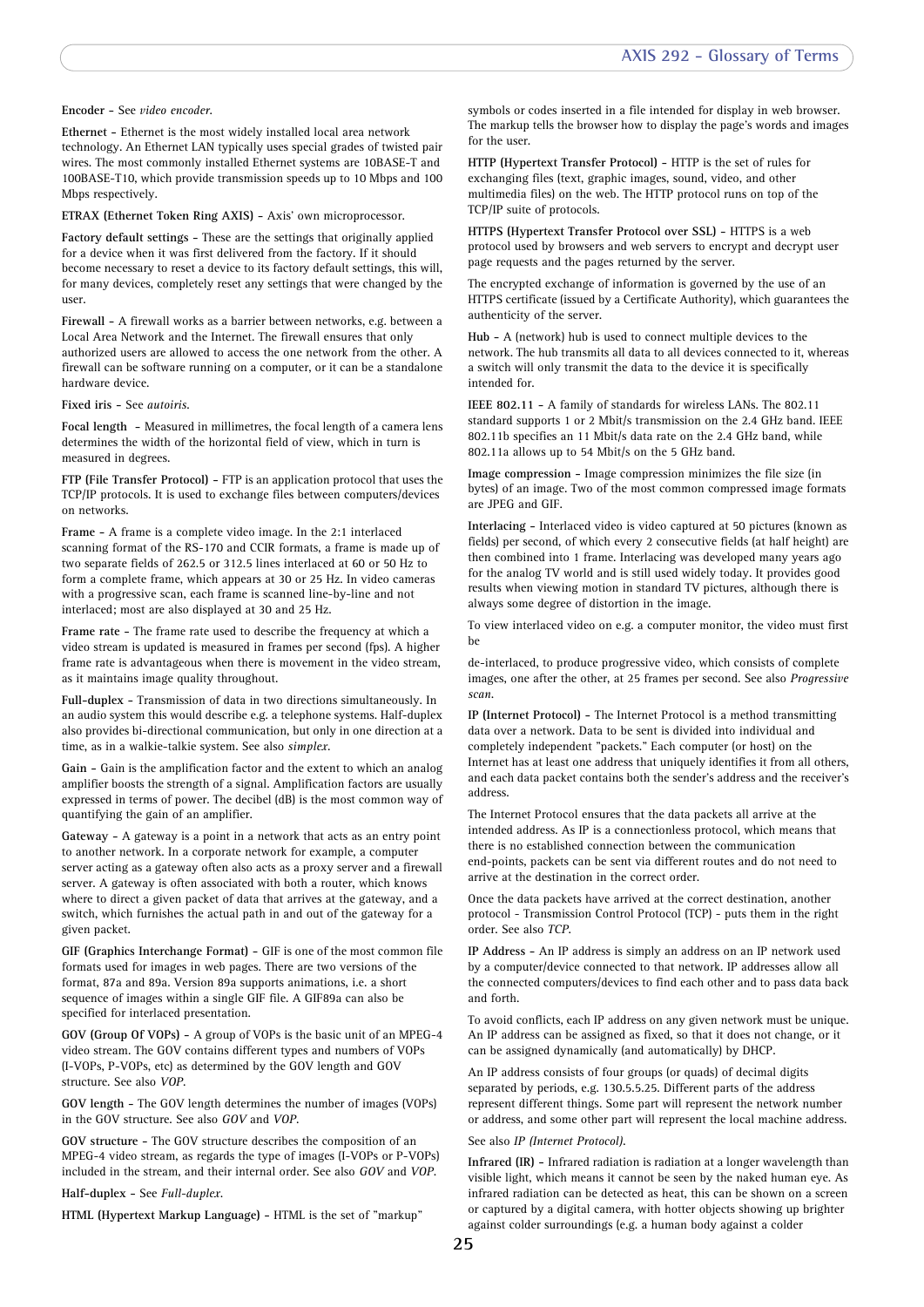#### background).

As color cameras can "see" infrared radiation as well as visible light, these cameras are equipped with an IR-cut filter, to prevent distortion of the colors the human eye can see. To use the camera in very dark locations or at night, this filter can be removed, to allow infrared radiation to hit the image sensor and thus produce images.

An infrared lamp can be used for improved illumination for night surveillance, whilst not producing any extra visible light.

#### **I-VOP -** See *VOP*.

**JPEG (Joint Photographic Experts Group) -** Together with the GIF file format, JPEG is an image file type commonly used on the web. A JPEG image is a bitmap, and usually has the file suffix '.jpg' or ".jpeg." When creating a JPEG image, it is possible to configure the level of compression to use. As the lowest compression (i.e. the highest quality) results in the largest file, there is a trade-off between image quality and file size.

**kbit/s (kilobits per second) -** A measure of the bit rate, i.e. the rate at which bits are passing a given point. See also *bit rate*.

**LAN (Local Area Network) -** A LAN is a group of computers and associated devices that typically share common resources within a limited geographical area.

**Linux -** Linux is an open source operating system within the Unix family. Because of its robustness and availability, Linux has won popularity in the open source community and among commercial application developers.

**Lux -** A standard unit of illumination measurement.

**MAC address (Media Access Control address) -** A MAC address is a unique identifier associated with a piece of networking equipment, or more specifically, its interface with the network. For example, the network card in a computer has its own MAC address.

**Manual iris -** This is the opposite to an autoiris, i.e. the camera iris must be adjusted manually to regulate the amount of light allowed to reach the image sensor.

**Mbit/s (Megabits per second) -** A measure of the bit rate, i.e. the rate at which bits are passing a given point. Commonly used to give the "speed" of a network. A LAN might run at 10 or 100 Mbit/s. See also *bit rate*.

**Monitor -** A monitor is very similar to a standard television set, but lacks the electronics to pick up regular television signals.

**Motion JPEG -** Motion JPEG is a simple compression/decompression technique for networked video. Latency is low and image quality is guaranteed, regardless of movement or complexity of the image. Image quality is controlled by adjusting the compression level, which in turn provides control over the file size, and thereby the bit rate.

High-quality individual images from the Motion JPEG stream are easily extracted. See also JPEG.

**Megapixel -** See *pixel*.

**MPEG (Moving Picture Experts Group) -** The Moving Picture Experts Group develops standards for digital video and audio compression. It operates under the auspices of the International Organization for Standardization (ISO). The MPEG standards are an evolving series, each designed for a different purpose.

**MPEG-2 -** MPEG-2 is the designation for a group of audio and video coding standards, and is typically used to encode audio and video for broadcast signals, including digital satellite and Cable TV. MPEG-2, with some modifications, is also the coding format used by standard commercial DVD movies.

**MPEG-4 -** MPEG-4 is a group of audio and video coding standards and related technology. The primary uses for the MPEG-4 standard are web (streaming media) and CD distribution, conversational (videophone), and broadcast television.

Most of the features included in MPEG-4 are left to individual developers to decide whether to implement them or not. This means that there are probably no complete implementations of the entire MPEG-4 set of standards. To deal with this, the standard includes the concept of "profiles" and "levels", allowing a specific set of capabilities to be defined in a manner appropriate for a subset of applications.

**Multicast -** Bandwidth-conserving technology that reduces bandwidth usage by simultaneously delivering a single stream of information to multiple network recipients.

**Multiplexer -** A multiplexer is a high-speed switch that provides full-screen images from up to 16 analog cameras. Multiplexers can playback everything that happened on any one camera with no interference from the other cameras on the system.

**Network connectivity -** The physical (wired or wireless) and logical (protocol) connection of a computer network or an individual device to a network, such as the Internet or a LAN.

**NTSC (National Television System Committee) -** NTSC is the television and video standard in the United States. NTSC delivers 525 lines at 60 half-frames/second.

**OEM (Original Equipment Manufacturer) -** This is a designation for companies that manufacture equipment which is then marketed and sold to other companies under their own names.

**PAL (Phase Alternating Line) -** PAL is the dominant television standard in Europe. PAL delivers 625 lines at 50 half-frames/second.

**PEM (Privacy Enhanced Mail) -** An early standard for securing electronic mail. The PEM-format is often used for representing an HTTPS certificate or certificate request.

**Ping -** Ping is a basic network program used diagnostically to check the status of a network host or device. Ping can be used to see if a particular network address (IP address or host name) is occupied or not, or if the host at that address is responding normally. Ping can be run from e.g. the Windows Command prompt or the command line in Unix.

**Pixel -** A pixel is one of the many tiny dots that make up a digital image. The color and intensity of each pixel represents a tiny area of the complete image.

**PoE (Power over Ethernet) -** Power over Ethernet provides power to a network device via the same cable as used for the network connection. This is very useful for IP-Surveillance and remote monitoring applications in places where it may be too impractical or expensive to power the device from a power outlet.

**PPP (Point-to-Point Protocol) -** A protocol that uses a serial interface for communication between two network devices. For example, a PC connected by a phone line to a server.

**PPTP (Point-to-Point Tunnelling Protocol) -** A protocol (set of communication rules) that allows corporations to extend their own corporate network through private "tunnels" over the public Internet. In this way a corporation can effectively use a WAN (Wide Area Network) as a large single LAN (Local Area Network). This kind of interconnection is known as a virtual private network (VPN).

**Pre/post alarm images -** The images from immediately before and after an alarm. These images are stored in a buffer for later retrieval.

**Progressive scan -** Progressive scan, as opposed to interlaced video, scans the entire picture, line by line every sixteenth of a second. In other words, captured images are not split into separate fields as in interlaced scanning.

Computer monitors do not need interlace to show the picture on the screen, but instead show them progressively, on one line at a time in perfect order, i.e. 1, 2, 3, 4, 5, 6, 7 etc., so there is virtually no "flickering" effect. In a surveillance application, this can be critical when viewing detail within a moving image, such as a person running. A high-quality monitor is required to get the best from progressive scan. See also *interlacing*.

**Protocol -** A special set of rules governing how two entities will communicate. Protocols are found at many levels of communication, and there are hardware protocols and software protocols.

**Proxy server -** In an organization that uses the Internet, a proxy server acts as an intermediary between a workstation user and the Internet. This provides security, administrative control, and a caching service. Any proxy server associated with a gateway server, or part of a gateway server, effectively separates the enterprise network from the outside network and the local firewall. It is the firewall server that protects the enterprise network from outside intrusion.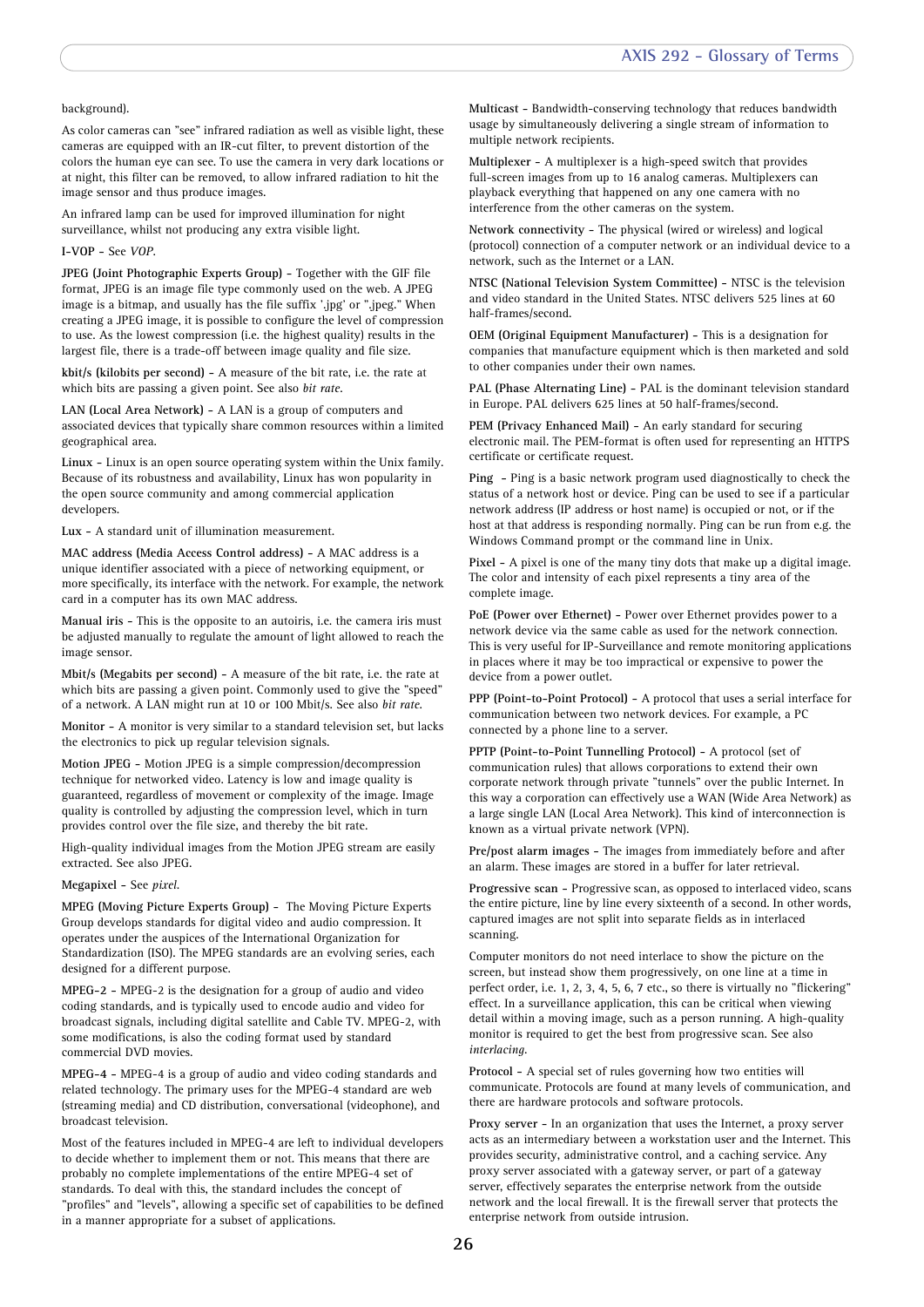A proxy server receives requests for Internet services (such as web page requests) from many users. If the proxy server is also a cache server, it looks in its local cache of previously downloaded web pages. If it finds the page, it is returned to the user without forwarding the request to the Internet. If the page is not in the cache, the proxy server, acting as a client on behalf of the user, uses one of its own IP addresses to request the page from another server over the Internet. When the requested page is returned, the proxy server forwards it to the user that originally requested it.

#### **P-VOP -** See *VOP*.

**Quad view -** A Quad view displays images from up to four cameras on a single screen; where the images from each camera take up approximately a quarter of the display area.

**Resolution -** Image resolution is a measure of how much detail a digital image can hold: the greater the resolution, the greater the level of detail. Resolution can be specified as the number of pixel-columns (width) by the number of pixel-rows (height), e.g. 320x240.

Alternatively, the total number of pixels (usually in megapixels) in the image can be used. In analog systems it is also common to use other format designations, such as CIF, QCIF, 4CIF, etc.

**RS-232 -** RS-232 is a long-established standard that describes the physical interface and protocol for low-speed serial data communication between devices. This is the interface that e.g. a computer uses to talk to and exchange data with a modem and other serial devices.

**RS-422 -** RS-422 is a serial data communication protocol that specifies 4-wire, full-duplex, differential line, multi-drop communications. It provides balanced data transmission with unidirectional/non-reversible, terminated or non-terminated transmission lines. RS-422 does not allow multiple drivers, only multiple receivers. Maximum recommended range is 4,000 feet (1200 meters). Maximum recommended baud rate is 10Mbit/s.

**RS-485 -** RS-485 is an upgraded version of RS-422 that supports up to 32 devices on the same connection. RS-485 is an electrical specification of a two-wire, half-duplex, multipoint serial connection. It enables the configuration of inexpensive local networks and multidrop communications links. It offers high data transmission speeds (up to 10Mbit/s), and as it uses a differential balanced line over twisted pair (like RS-422), it can span relatively large distances (4000 feet or 1200 metres). RS-485 only specifies the electrical characteristics of the driver and the receiver. It does not specify or recommend any data protocol.

**RTCP (Real-Time Control Protocol) -** RTCP provides support for real-time conferencing of groups of any size within an intranet. This support includes source identification and support for gateways like audio and video bridges as well as multicast-to-unicast translators.

RTCP offers quality-of-service feedback from receivers to the multicast group as well as support for the synchronization of different media streams.

**RTP (Real-Time Transport Protocol) -** RTP is an Internet protocol for the transport of real-time data, e.g. audio and video. It can be used for media-on-demand as well as interactive services such as Internet telephony.

**RTSP (Real Time Streaming Protocol) -** RTSP is a control protocol, and a starting point for negotiating transports such as RTP, multicast and Unicast, and for negotiating codecs.

RTSP can be considered a "remote control" for controlling the media stream delivered by a media server. RTSP servers typically use RTP as the protocol for the actual transport of audio/video data.

**Router -** A device that determines the next network point to which a packet should be forwarded on its way to its final destination. A router creates and/or maintains a special routing table that stores information on how best to reach certain destinations. A router is sometimes included as part of a network switch. See also *switch*.

**Server -** In general, a server is a computer program that provides services to other computer programs in the same or other computers. A computer running a server program is also frequently referred to as a server. In practice, the server may contain any number of server and client

programs. A web server is the computer program that supplies the requested HTML pages or files to the client (browser).

**Sharpness -** This is the control of fine detail within a picture. This feature was originally introduced into color TV sets that used notch filter decoders. This filter took away all high frequency detail in the black and white region of the picture. The sharpness control attempted to put some of that detail back in the picture. Sharpness controls are mostly superfluous in today's high-end TVs. The only logical requirement for it nowadays is on a VHS machine.

**Simplex -** In simplex operation, a network cable or communications channel can only send information in one direction.

**SMTP (Simple Mail Transfer Protocol) -** SMTP is used for sending and receiving e-mail. However, as it is "simple", it is limited in its ability to queue messages at the receiving end, and is usually used with one of two other protocols, POP3 or IMAP. These other protocols allow the user to save messages in a server mailbox and download them periodically from the server.

SMTP authentication is an extension of SMTP, whereby the client is required to log into the mail server before or during the sending of email. It can be used to allow legitimate users to send email while denying the service to unauthorized users, such as spammers.

**SNMP (Simple Network Management Protocol) -** SNMP forms part of the Internet Protocol suite, as defined by the Internet Engineering Task Force. The protocol can support monitoring of network-attached devices for any conditions that warrant administrative attention.

**Sockets -** Sockets are a method for communication between a client program and a server program over a network. A socket is defined as "the endpoint in a connection." Sockets are created and used with a set of programming requests or "function calls" sometimes called the sockets application programming interface (API).

#### **SSL/TSL (Secure Socket Layer/Transport Layer Security)**

These two protocols (SSL is succeeded by TSL) are cryptographic protocols that provide secure communication on a network. SSL is commonly used over HTTP to form HTTPS, as used e.g. on the Internet for electronic financial transactions. SSL uses public key certificates to verify the identity of the server.

**Subnet/subnet mask -** A subnet is an identifiably separate part of an organization's network. Typically, a subnet may represent all the machines at one geographic location, in one building, or on the same local area network (LAN). Having an organization's network divided into subnets allows it to be connected to the Internet with a single shared network address.

The subnet mask is the part of the IP address that tells a network router how to find the subnet that the data packet should be delivered to. Using a subnet mask saves the router having to handle the entire 32-bit IP address; it simply looks at the bits selected by the mask.

**Switch -** A switch is a network device that connects network segments together, and which selects a path for sending a unit of data to its next destination. In general, a switch is a simpler and faster mechanism than a router, which requires knowledge about the network and how to determine the route. Some switches include the router function. See also *router*.

**TCP (Transmission Control Protocol) -** TCP is used along with the Internet Protocol (IP) to transmit data as packets between computers over the network. While IP takes care of the actual packet delivery, TCP keeps track of the individual packets that the communication (e.g. requested a web page file) is divided into, and, when all packets have arrived at their destination, it reassembles them to re-form the complete file.

TCP is a connection-oriented protocol, which means that a connection is established between the two end-points and is maintained until the data has been successfully exchanged between the communicating applications.

**Telnet -** Telnet is a simple method with which to access another network device, e.g. a computer. The HTTP protocol and the FTP protocols allow you to request specific files from remote computers, but do not allow you logon as a user of that computer. With Telnet, you log on as a regular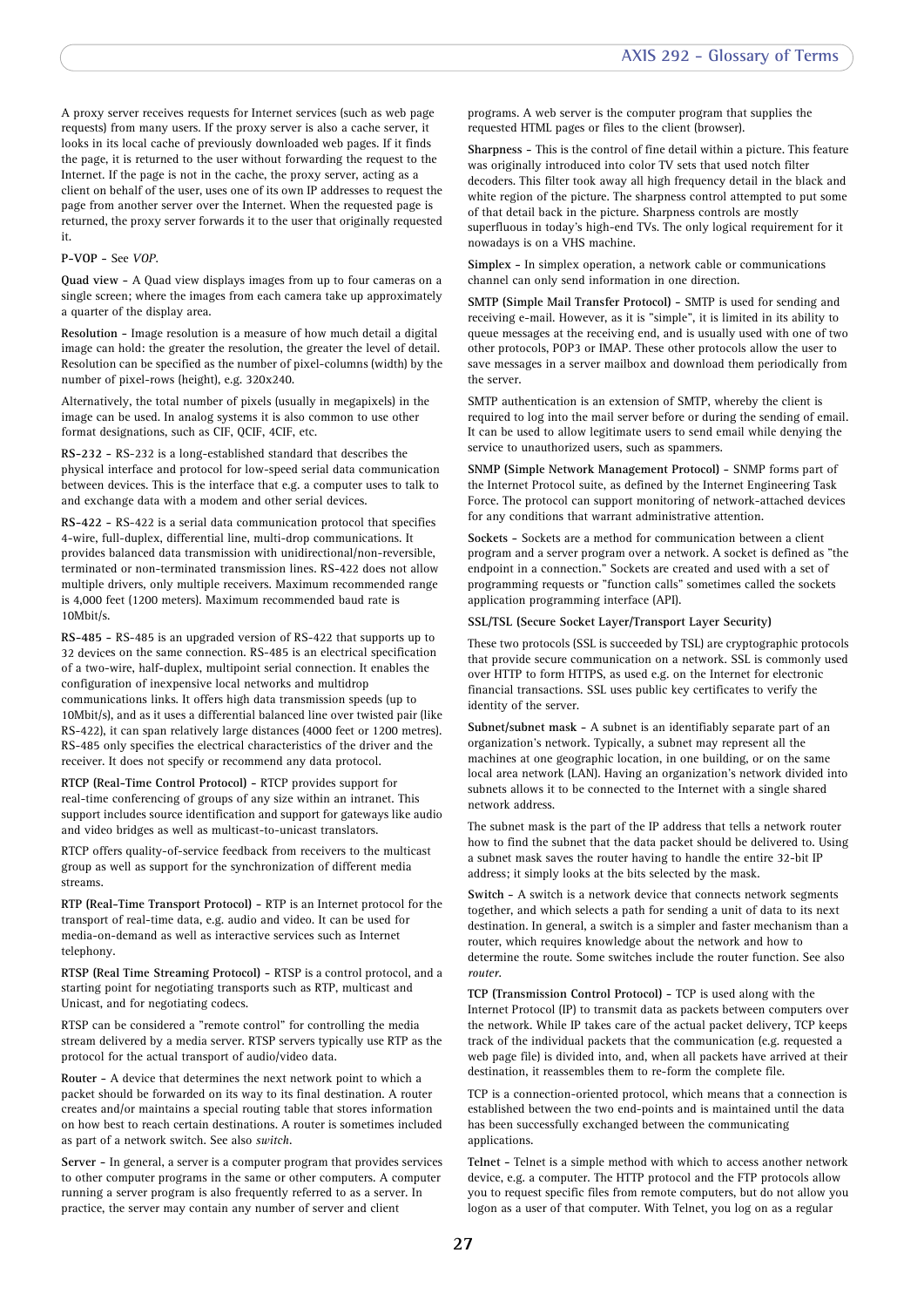user with whatever privileges you may have been granted for specific applications and data residing on that computer.

**TVL (TV Lines) -** A method of defining resolutions in analog video.

**UDP (User Datagram Protocol) -** UDP is a communications protocol that offers limited service for exchanging data in a network that uses the Internet Protocol (IP). UDP is an alternative to the Transmission Control Protocol (TCP). The advantage of UDP is that it is not required to deliver all data and may drop network packets when there is e.g. network congestion. This is suitable for live video, as there is no point in re-transmitting old information that will not be displayed anyway.

**Unicast -** Communication between a single sender and a single receiver over a network. A new connection is established for each new user.

**URL (Uniform Resource Locator) -** An "address" on the network.

**USB -** (Universal Serial Bus) A plug-and-play interface between a computer and peripheral devices, e.g. scanners, printers, etc.

**Varifocal lens -** A varifocal lens provides a wide range of focal lengths, as opposed to a lens with a fixed focal length, which only provides one.

**VPN (Virtual Private Network) -** This creates a secure "tunnel" between the points within the VPN. Only devices with the correct "key" will be able to work within the VPN. The VPN network can be within a company LAN (Local Area Network), but different sites can also be connected over the Internet in a secure way. One common use for VPN is for connecting a remote computer to the corporate network, via e.g. a direct phone line or via the Internet.

**VOP (Video Object Plane) -** A VOP is an image frame in an MPEG-4 video stream. There are several types of VOP:

- An I-VOP is complete image frame.

- A P-VOP codes the differences between images, as long as it is more efficient to do so. Otherwise it codes the whole image, which may also be a completely new image.

**WAN (Wide-Area-Network) -** Similar to a LAN, but on a larger geographical scale.

**W-LAN (Wireless LAN) -** A wireless LAN is a wireless local area network that uses radio waves as its carrier: where the network connections for end-users are wireless. The main network structure usually uses cables.

**Web server -** A Web server is a program, which allows Web browsers to retrieve files from computers connected to the Internet. The Web server listens for requests from Web browsers and upon receiving a request for a file sends it back to the browser.

The primary function of a Web server is to serve pages to other remote computers; consequently, it needs to be installed on a computer that is permanently connected to the Internet. It also controls access to the server whilst monitoring and logging server access statistics.

**WEP (Wireless Equivalent Privacy) -** A wireless security protocol, specified in the IEEE 802.11 standard, which is designed to provide a wireless local area network (WLAN) with a level of security and privacy comparable to that usually expected of a wired LAN. Security is at two different levels; 40-bit and 128-bit encryption. The higher the bit number, the more secure the encryption.

**WINS (Windows Internet Naming Service) -** Part of the Microsoft Windows NT Server, WINS manages the association of workstation names and locations with IP addresses, without the user or administrator having to be involved in each configuration change.

**WPA-PSK (Wi-Fi Protected Access - Pre-Shared Key) -** This wireless encryption method uses a pre-shared key (PSK) for key management. Keys can usually be entered as manual hex values, as hexadecimal characters, or as a Passphrase. WPA-PSK provides a greater degree of security than WEP.

**Zoom lens -** A zoom lens can be moved (zoomed) to enlarge the view of an object to show more detail.